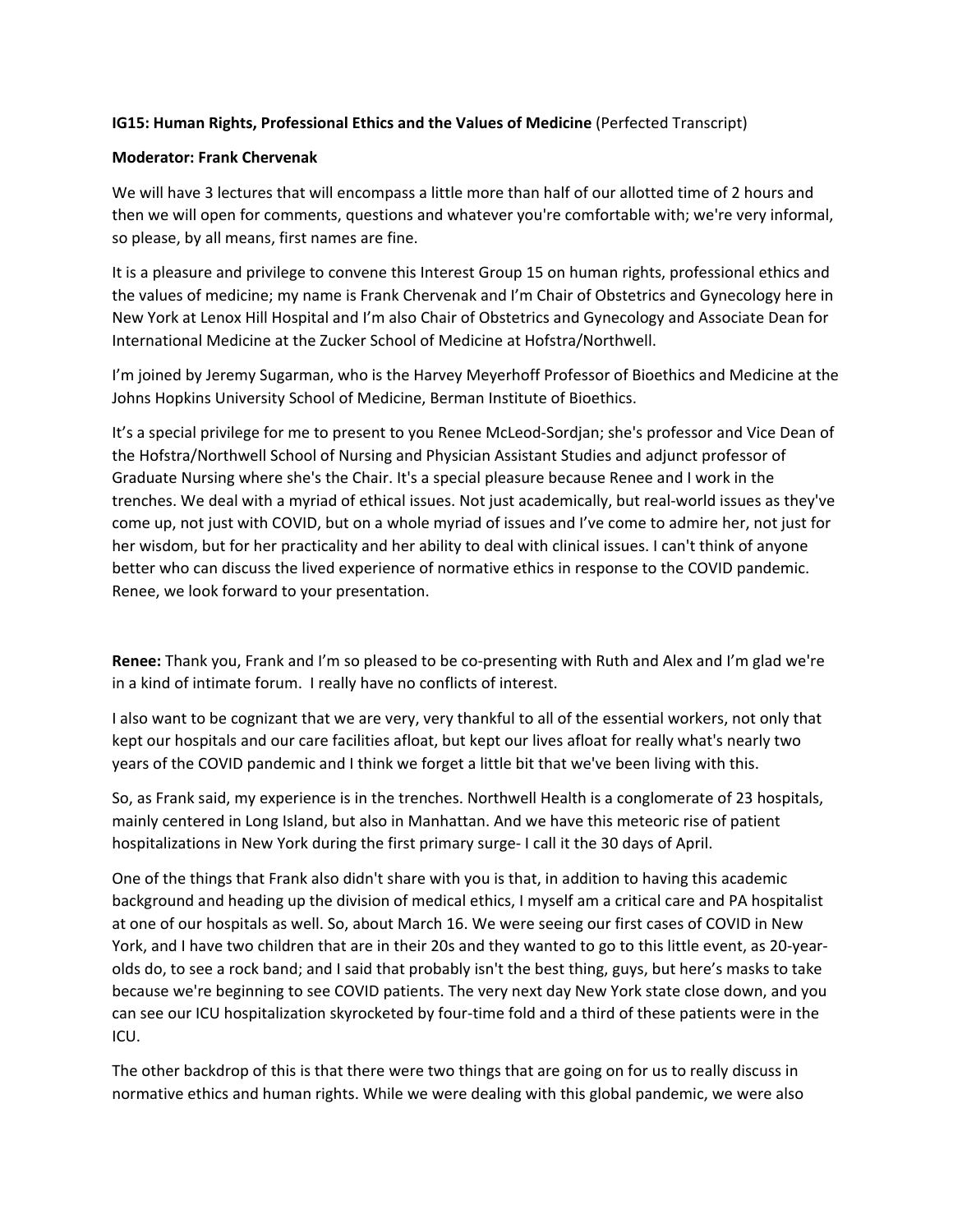seeing the moral injury and the social determinants of health play out in this pandemic, where black and brown were up to four times more hospitalized and three times more likely to die.

And we saw that play out in our hospitals as well where we saw patients with renal failure, diabetic patients, and overweight patients that were male more likely to die from complications related to COVID 19.

Well, another thing that we would be remiss if we didn't discuss in this forum was that 25% of the people that accounted for all of our hospitalizations were age 75 and older.

So, if we look at normative ethics as a way of how we should approach and look at the future then you're going to see we had really big problems. What we learned is that this pandemic laid bare all the structural and moral inequities that really needed fixing in American society. So, we have George Floyd playing out in the summer, at the same time, when in the summer, we were trying to find better ways of testing and getting into communities of color to slow this spread.

Well, the real reason why I'm really happy that Frank asked us to have this discussion is that, particularly in the Long Island communities, of which I was in the trenches with these patients, we had a public health perspective to get into the communities and test; and so, one of the things that we saw there that Dr. Stable, Director of the National Institute on Minority Health and Health Disparities, laid bare is that Long Island did something right. We acknowledged and addressed that there was moral suffering and moral injury to our communities of color. And that we could not approach ethics purely from a medical end without also addressing the social inequities as well. So, Frank asked me to really talk about the ethical impact of this lived experience.

Well, you're going to recognize this from how we dealt with flu, whether it was the Utah pandemic response, or the New York state pandemic response to flu ‐ we decided that we could use a modified SOFA score to look at ventilators. As early as the beginning of the pandemic, Forbes asked the question about how doctors allocate medical resources and what we quickly learned was COVID wasn't the flu.

These increased flu cases that we thought we were seeing were actually COVID cases and these patients required 45 to 60 days of ventilator care. These patients got sicker more quickly; these patients were all of the others, whether we talked about older age, whether we talked about gender, whether we talked about low access to care.

So, in New York, we started an Empire State Bioethics Consortium so that all of the heads of bioethics departments would get together to look at best evidence, but also to share our stories.

Because the moral injury that we were seeing was not just the physicians at the bedside, the nurses at the bedside, but every healthcare worker at the bedside and particularly the ethicists and the chief medical officers that were asked to answer this question.

So, we're a group that looks at human rights and looks at normative ethics; and if I asked each and every one of us on this talk today to talk about how would we look at this, we always talk about the greatest good saving the most number of lives, taking into account, who could survive. And then, sometimes we talk about giving people the greatest chance to live through the most stages of life on a lifecycle mode; well, this didn't work for the younger people we were seeing, them as sick with COVID.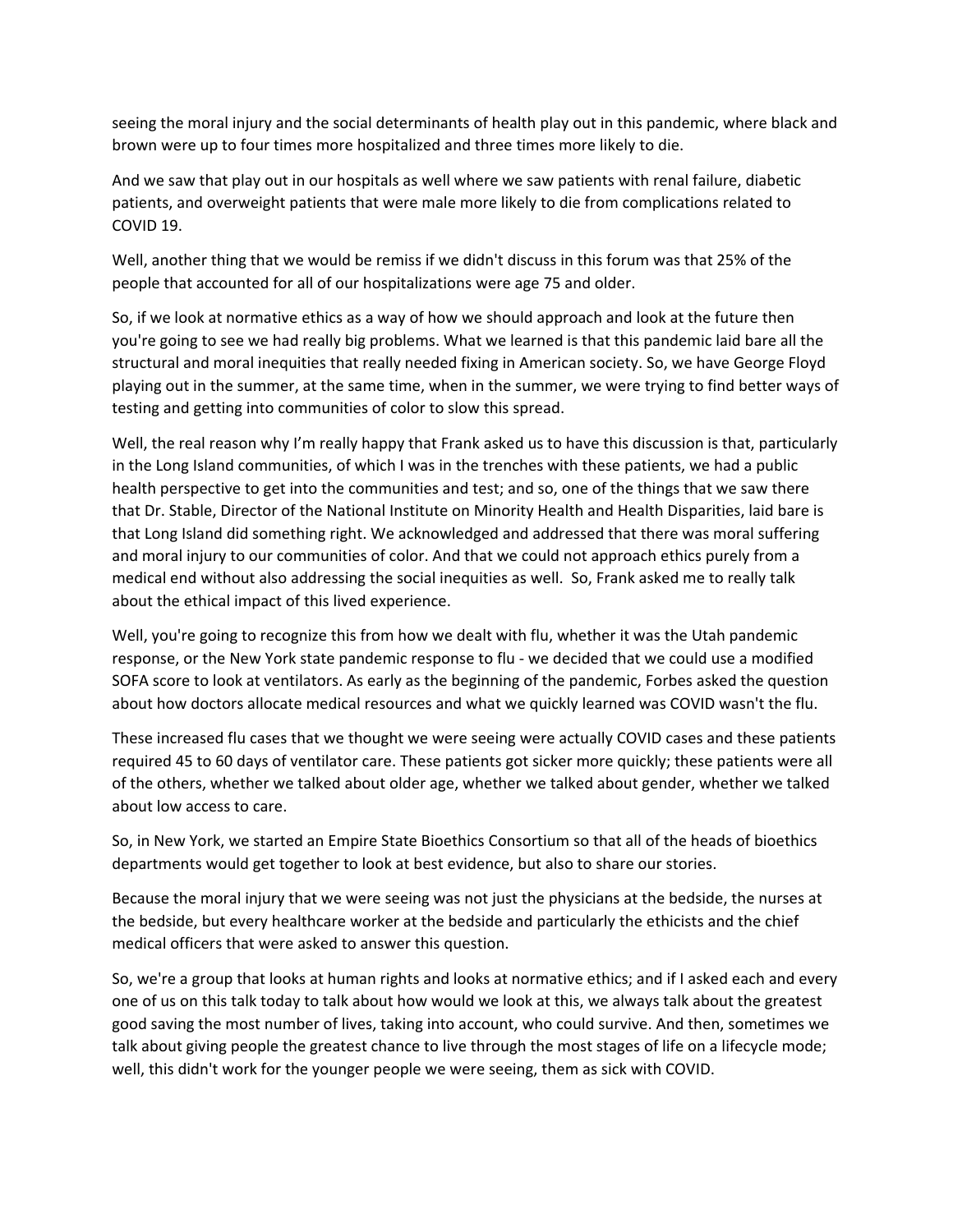In fact, it didn't matter what your nationality, was it didn't matter what your economic state was, we were seeing people die.

I have to take this back into society and try to give you a little bit of levity. When I was younger, I loved Madonna and, of course, I love the movie "Desperately Seeking Susan."

And my children were watching a TV show called "YOU" and yet every day there was someone at Lenox Hill, there was someone in health and hospitals, there's someone who we could recognize their names, whether it was on Broadway that was closing or anywhere else that were dying. Young people‐30 to seven.

So, we needed to have meaningful public engagement to get around this.

Ezekiel Manuel put some of our thoughts to pen in his study that was published in the *New England Journal of Medicine*. The application to COVID wasn't as easy as what I showed you before because we needed to align and maximize slowing the spread.

And there were two other things that we had to talk about in normative ethics- how could we give priority to healthcare workers and to the people that were participating in research for vaccination.

A study had come out and Harvard that said yes, let's give priority resources to those people who were engaged and getting vaccinations done. Well, the problem was we didn't have the resources to be able to give it to anybody as a priority when we were overrun in the hospitals and in the community; so, something that came out of this was to think about equity and equality.

So, from my lived experience, I want us to talk about four things that did go into some algorithm.

Equality. Thinking about how to reduce moral suffering and moral injury by giving every person some benefit, which means we had to look at algorithms; algorithms from precision medicine that really equalize the playing field to talk about who should have some priority. We had to think about utility which meant we had to upcode innovation and resources, but also think about creating responses that would do proportionality benefits and risks and we had to look at greatest need‐ prioritizing those that were sickest to get those ICU beds, which meant we had to create more beds quickly.

And so, in our own hospital system, we emptied out auditoriums; we emptied out places that were openings for cafeterias to turn them into ICU beds relatively quickly.

But also, we had to think about the essential worker; and calling on my colleagues like Dr. Tia Powell, we had a duty to safeguard, plan, and prepare, which meant that we had to allocate beds in a different way. Patients weren't just kept in their home communities, but we actually loaded patients into other hospitals that had more PPE and equipment.

And so, through this, I want to share with you a study that I did with Dr. Dolgin and Dr. Markowitz and Dr. Sanmartin where we did a mixed methods study looking at quantitative and qualitative results of how can we use ethics consultation as an approach to moral distress.

Well, one of the things we quickly found out is, thank goodness at least in our first surge in our health system, that triaging the use of ventilators never became a reality. We got extra ventilators that came into New York and we learned to use anesthesia machines as ventilators; so, ventilator allocation had the easiest solution.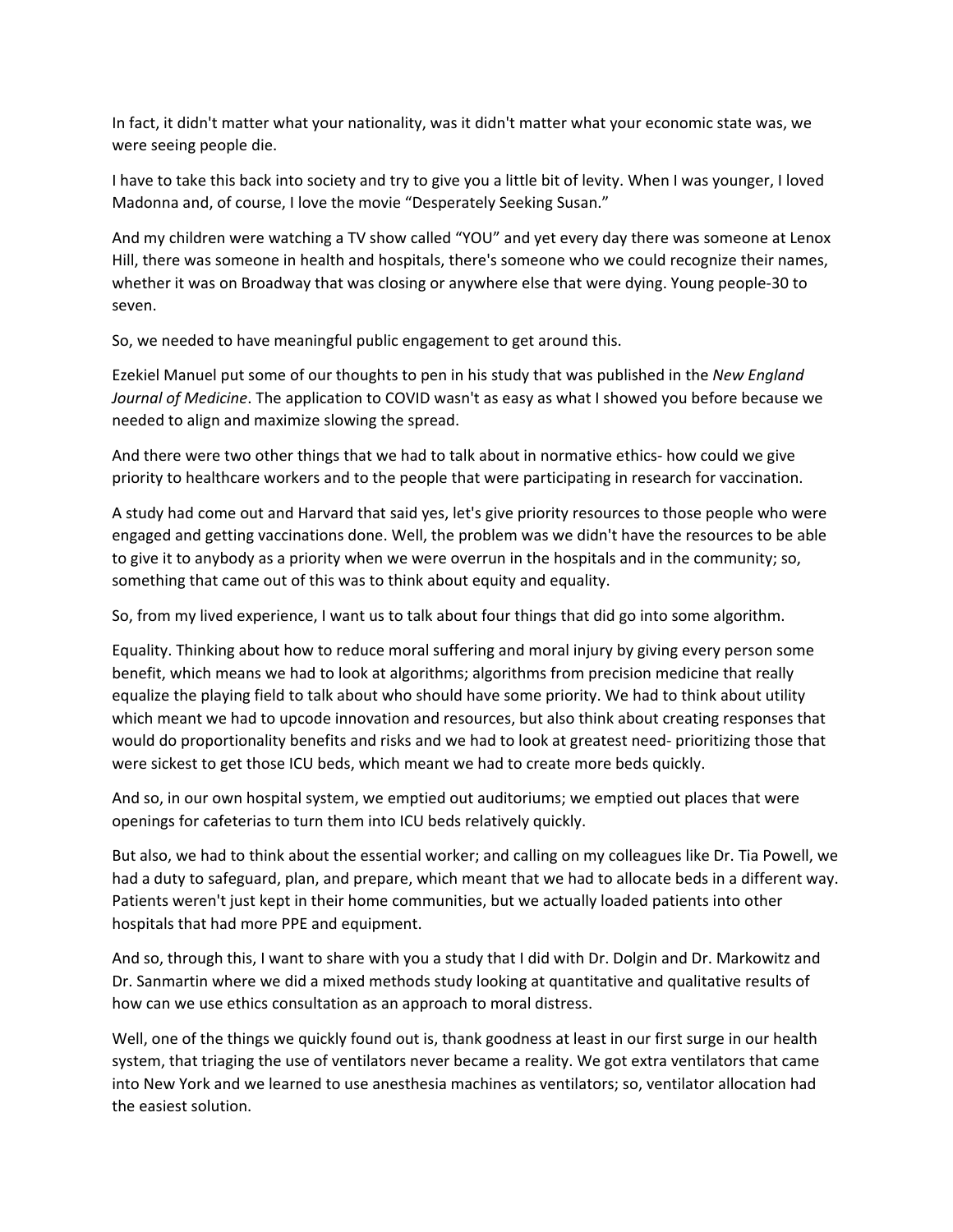The hardest solution and what I'm bringing to us now from a normative perspective, is how do we alleviate the moral distress of our overworked and understaffed clinicians. And so that transition from allocation strategy of ventilators occurred rapidly, as it became imperative to maintain a level of human capacity.

So, see‐ if these were some of the things‐ this was hellish. There was a total lack of preparation for handling the demands of this pandemic and that, while things were going on in Wuhan, China in December, here, in America, we were ill‐prepared to either stockpile or look globally at what was happening and that it could happen here in America. We had the worst forms of nationalism, rather than globalism.

We needed the support from hospital administrators, from peers and we created these hospital clinical response teams as a way to alleviate the distress from the perception that we had to constantly make life and death medical decisions without familial support. Remember, families were not in the hospitals; the usual decision makers that we would rely on could not come up with these quick decisions. I myself saw patients that I was talking to at the beginning of a shift two hours later intubated, proned, unresponsive and without capacity. Things were happening rapidly that made decision making fall back on to the clinicians.

So, our CEO, Michael Dowling, wrote this story about leading through the pandemic and it really was the story of humanity and innovation; it's going to be our continued story of resilience.

What are some of the lessons that we learned? The burden on clinicians is onerous.

I'm really pleased to be at NSEM because what they talked about, even before the pandemic, was a clinical framework where we could reduce burnout and improve resilience. I challenge us as ethicists, to think about doing that.

There was also this potential obligation to look at triage and to look at allocation that might result in sacrificing one person's life or another. And we have to look at the increased responsibility and the moral distress that is going to lead through the next decade of how clinicians look back at the decisions that we made during this past two years.

So, my colleague Dr. Berlinger and the Hastings Center says that ensuring the health of the population requires limiting individual rights. How do we do that from a normative perspective, how do we do that from a moral perspective when there's this tension between the moral distress and what we know we have to do in disaster‐based protocols.

So, these social determinants of health were amplified, and one of the things that we have to do is transition as IHI says to looking at moral determinants of health; there's a tremendous wealth gap.

The percentage of people who say they experienced fair or poor health was amplified during COVID.

And we have to recognize that that happened with individuals that are basically getting minimum wage‐ incomes that are less than \$35,000. The work impact and the education disruption among black and brown were amplified.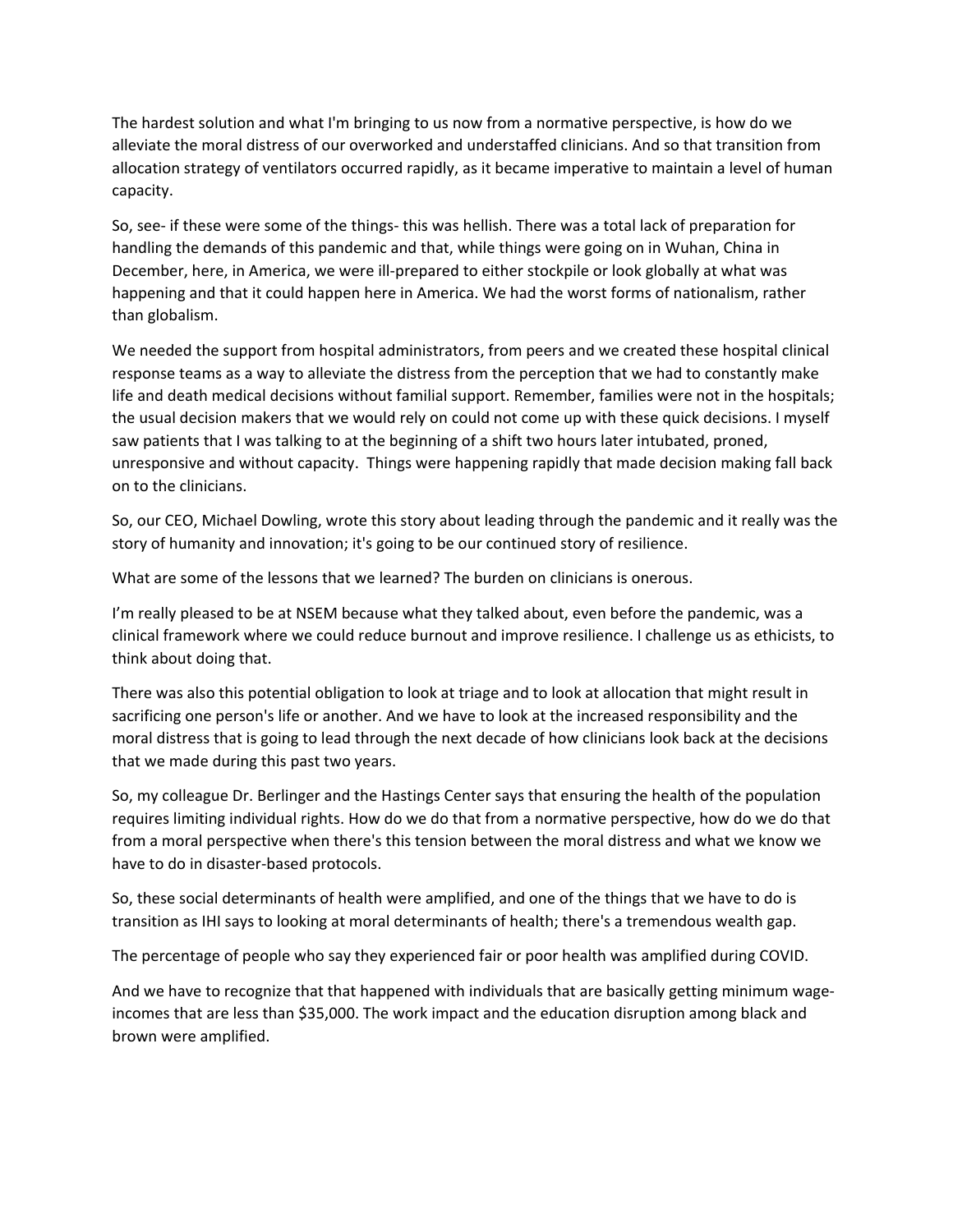The social determinants that we talk about ‐ food insecurity, economic instability, education instability, community instability ‐are going to require social integration and community engagement for us to get back to some sense of moral health.

And so, what I asked us to think about is something I didn't see in my lived experience. We were so focused on equality, making sure that everybody had the same box that we have to now move into equity. We don't need the same box, we need to have the same view and so what that is going to require is different strategies to treat individuals according to their needs, rather than giving everyone the same thing. And so that is going to require a hyper‐vigilance. What I think is four areas in ethics, that we have to look at.

‐Access to care because we are going to have COVID long‐haul syndrome, we have patients that spent 60 days on ventilators.

‐Access to education, because we are going to have to equalize the playing field to put more income to education, so that we continue the innovation that happened during this time.

‐Access to home ownership; because renters lost their homes; we are looking at recessions.

‐Access to basic necessities: so that we can address one of the things that I haven't talked about‐ mental health issues. We saw an increase in mental health need in our community partners where we were looking at transitions to care; we now are looking at increase in suicidality, increase in depression, particularly around our physicians and clinicians.

And so. In this reflection as I end up my 20 minutes, I asked us to think about proactive ethics, upcoding trust. Are we better prepared now in our communities with that level of trust?

What should we do differently? Are there other reflections that we should be having, particularly for us that are in an interest group about human rights? And so, one of the things I want to leave us with is this, we still have a tremendous amount of people, including healthcare workers, that still have distrust about the basic thing‐ getting a COVID vaccination, so all these lived experiences that I've shared with you from being on the front line as an ethicist and ICU clinician hasn't stopped.

Because we still can't get those like me to say that we agree on the science of that vaccination; if we have hesitancy, what is our communities that are disenfranchised.

And so, I'm hoping that, as you listen to Ruth and Alex you keep this in the back of your mind, and thank you for just allowing me some of those thoughts in this time, thank you, Frank.

**Frank:** Renee that was wonderful and brilliant. But we need to move on well let's save questions and comments till after the two other speakers. you've given us so much you've given us a running start our program, but we need to move forward.

We're going to hear about a very important topic from Alexander Capron. He's University Professor of Law and Medicine and Co‐Director, Pacific Center for Health Policy and Ethics at USC. His topic is going to be research on therapies for COVID ethical foundations. Alexander, this is such an important topic, a topic around which there's been so much confusion and misinformation. We look to you to elucidate and shed some wisdom on this topic.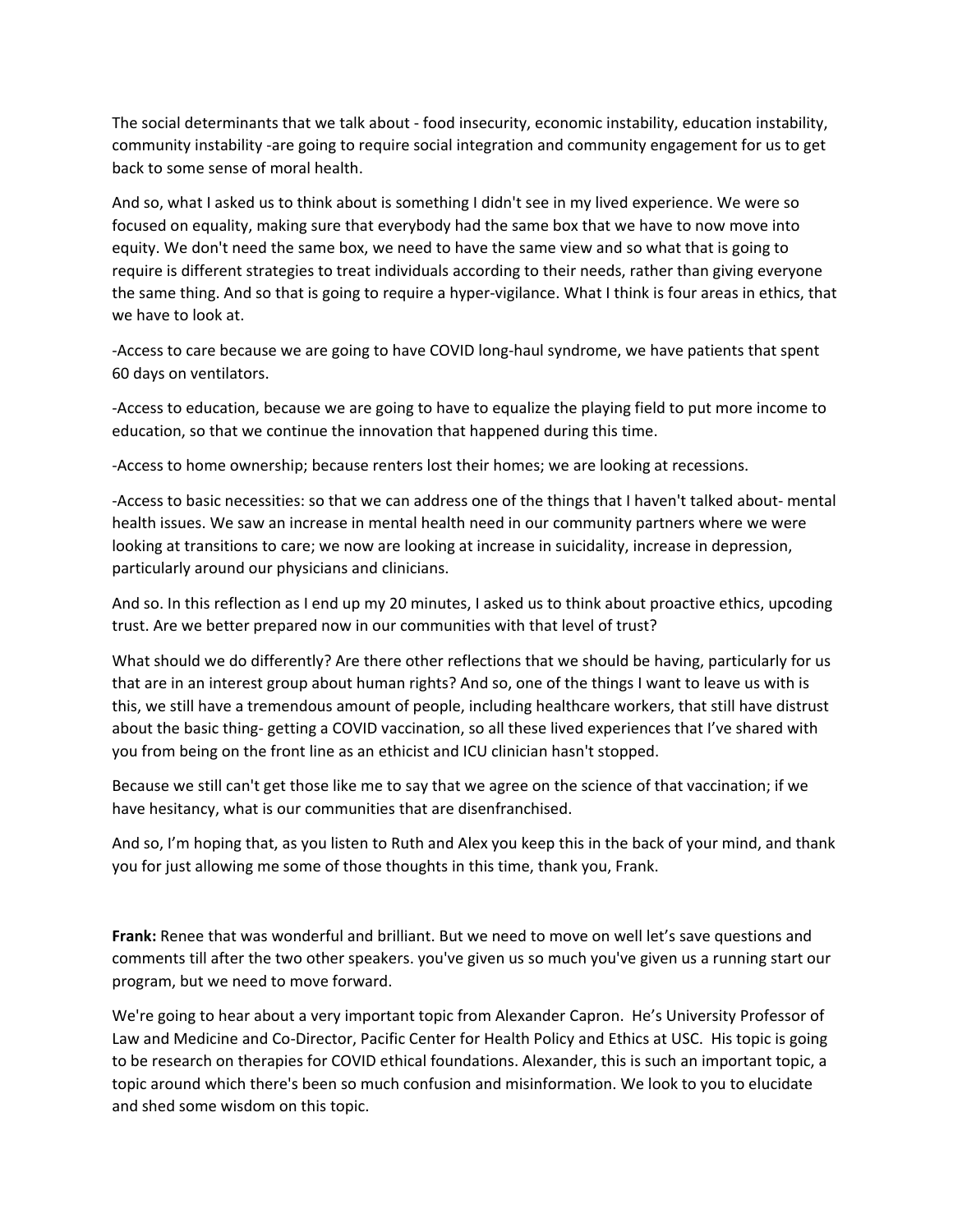**Alex Capron:** Thank you, Frank and I'm pleased to be here with all of you.

As Frank said, I'm talking about research on therapies and I'm going to focus on the ethical foundations.

As an ethicist I begin with a disclosure I don't have any conflicts of interest, but I do want to acknowledge that this comes about in part from a committee of the Academy's that I have been chairing. Our report will be out soon, so obviously the presentation, you will hear is my view not necessarily that of the committee.

I also want to say that we were greatly helped by a number of speakers who were at our open sessions, and one of them, in particular, who talked about evidence generation and a pandemic, Dr. Christopher Seymour of the University of Pittsburgh Medical School I'm particularly indebted to, as you will see. The overview of what I want to do is the theme is the ethical imperative for therapeutic research and I put that in quotes because for 15 years I heard from my one‐time colleague and friend, the late Bob Divine, that therapeutic research was a misnomer but we're talking about research, combined with therapy, with a therapeutic contempt.

The focus will be on seeing familiar concepts having new effects, the consequence, I hope, will be expanding the scientific practice of medicine and the objective of what is the lesson we can learn is fulfilling the duty of beneficence to population as well as to patients.

What's that familiar concept with new effects. Clinical care and research are actually quite separate and there are a number of reasons for this. At one level there are regulatory reasons, logistical, financial, professional, but given the focus of this Interest Group, of course, I'm particularly concerned with the ethical ones, and I will argue in fact that the ethical ones underlie the others.

So, on the regulatory side, research regulation primarily occurs at the federal level. You go back to the National Commission for the Protection of Human Subjects of Biomedical and Behavioral Research, which was set up, as you know after the Tuskegee study was revealed, and worked from 1974 to 1978. One of its main products was the Belmont Report which spelled out, among other things, ethical duties of beneficence, respect for persons, and justice and we're particularly concerned, right now, on the implications of that duty of beneficence. That was incorporated in the common rule which the Federal Government put out as the regulation for all federally involved research in 1991 and then updated in 2017.

The Federal Government does not have comparable authority over the practice of medicine and indeed in the national commission it very explicitly said we're not talking about and we don't want recommendations on research on experimentation novel treatments and innovation in clinical care. We're talking about research that can contribute to generalizable knowledge, not what is done to one patient, but what was done to an adequate number of patients to create research. And so, we leave decisions about care to physicians and even in the area that is very highly regulated the licensing of drugs and devices. That licensing and that control from the Federal Government stops at the moment of use. On the logistical side, most research takes place in specialized programs and academic institutions or other specialized institutions, like the Salk Institute and so forth and takes the form, ultimately, of randomized clinical trials. Also on the professional side, since this is a group about the medical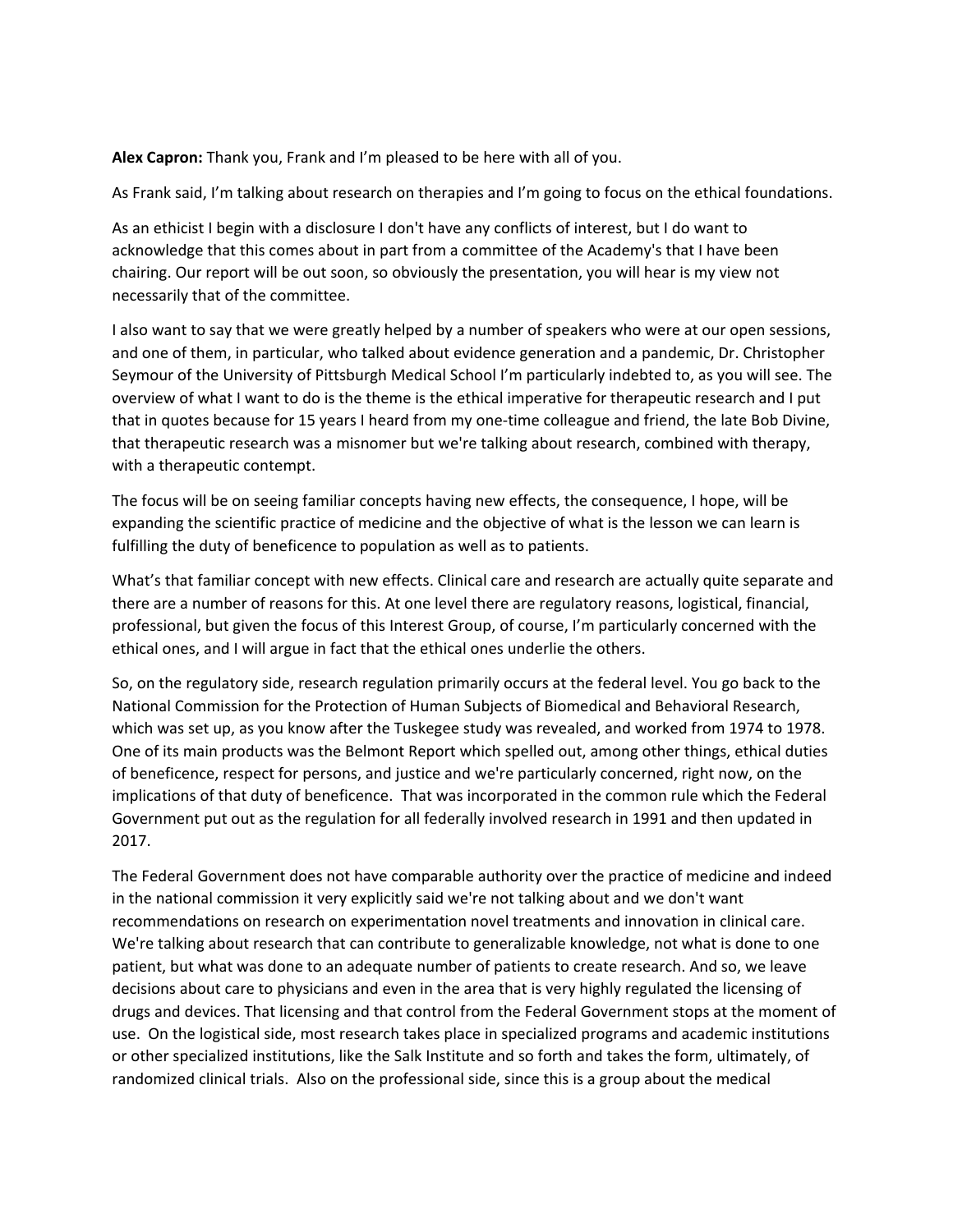profession it's really different career paths between physicians who are in clinical practice and those who work for research organizations, even if they also do clinical care.

Financially, there's also a wide divide as healthcare insurance ordinarily doesn't pay for people participating in clinical trials, instead, the cost of research is borne by the government and industry. It's a collective good that the government supports, at least at the basic level, although NIH mostly focuses on the discovery side of research, rather than research that would take a new molecule and create a product take it through all phases of clinical trials so substantial support for that usually comes from industry to cover those logistical and regulatory complexities that I've already mentioned.

And finally, on the professional side I already mentioned a sort of a separate professional identity for physicians as opposed to physician investigators. But on the professional side, this is based upon the wishes of professionals to exercise their clinical judgment and a relevant example is, of course, the original Declaration of Helsinki. The World Medical Association created that declaration in its move to really replace the Nuremberg Code to have something that doctors had created, rather than judges based on medical principles, rather than on the law. And it recognized that, yes, for research, you needed informed consent (and this is 1964 at a time when informed consent was not yet getting the attention it got in the subsequent decades) but it also preserved physicians' discretion about whether and how they would have to explain any innovations that they were undertaking in experimentation, that is combined with clinical care, and so they really wanted that notion of clinical judgment to be protected.

So, all of those come into the ethical justification for that division and for the physicians' authority in exercise in clinical judgment in that patients can count on that judgment being exercised as an expression of the physicians' duty to put their interest first and that's that concept of beneficence ‐ the duty to do what is best for the patient ‐ and nonmaleficence, the duty not to harm the patient.

Physicians must do, as the Hippocratic Oath said, what in their judgment is best for their patient. So, what happened then when we faced COVID 19; obviously, at least at first, and to a certain extent, today, when we look at things like some of the pediatric cases, when we looked at long COVID, it's a poorly understood condition, there were very importantly, no known proven therapies that could be applied.

Now the duty to do what is best in the physicians' judgment offered two courses of action‐ the physician exercises clinical judgment or the physician enrolls the patient in a randomized controlled trial.

And on the first side, there is a strong impetus for physicians to say we've got to do something. I've got a very sick patient I've seen the course of this illness and other patients, we must intervene, what do we have of any possible relevance we've got to give it a trial.

A trial in this patient, that is, and it of course depends upon in individual judgment that doesn't mean isolated individual judgment. Doctors talk to colleagues, they see what other people are recommending, we ended up with a rather bizarre situation where those recommendations were being made in press conferences from the White House; but whatever the influences were, there was some exercise of individual judgments.

And, by acting, the physician knows that he or she is demonstrating their commitment to the patient's welfare. On the other side, a physician enrolling a patient in a randomized clinical trial is operating on the principle when doubt exists as to what will work, one must conduct a trial. And the ethical premise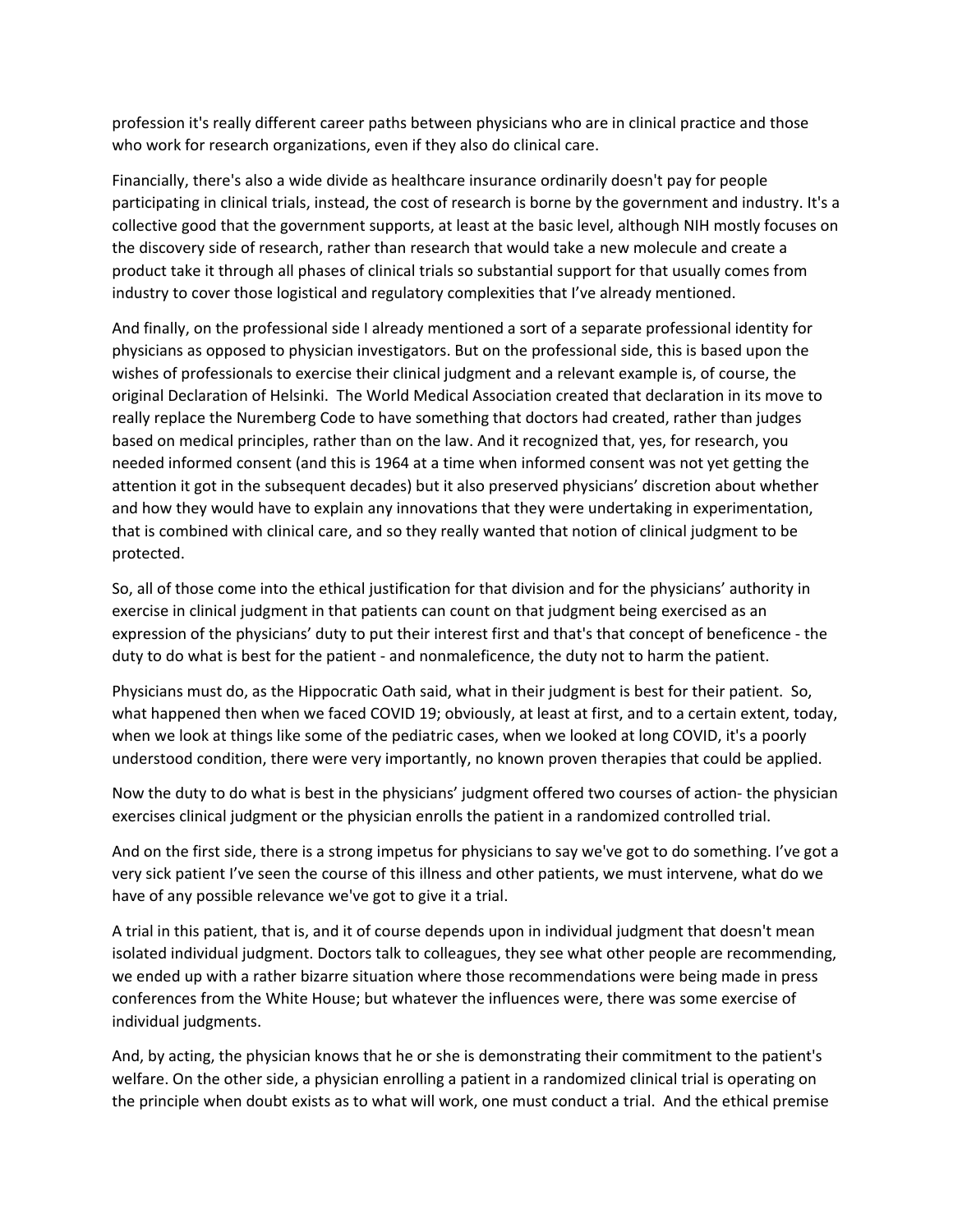is that randomization gives a patient a 50% chance of benefit or non-harm since one of the things, including the thing being tested, as well as whatever the control is whether it's a placebo or, more likely in these situations of severe illness whatever the standard of care would be, even if that doesn't include a cure, those are balanced by that randomization.

And, of course, there's the desire to help by producing knowledge there's also a relative desire to be recognized as the person who figured out something important and has that published, and this was very much encouraged in the COVID situation by the opening up the floodgates of publication and access to manuscripts through various pre‐publication forums, so all of this feeds the understandable wish of investigators doing this work to be recognized.

Now, what are the weaknesses of that existing duality between the standard care and the randomized trial? Well, on the exercising clinical judgment side, the intervention that was chosen may cause harm and we had lots of examples of that. That is direct harm that made the patient worse, but there's also the indirect harm that occurs when you keep a patient from receiving another more beneficial intervention. There are also lots of biases in how you decide, and any particular patient, to use an intervention. What else you do with that patient affected by your judgments about the patient, clinical differences about patients and so forth. All of that is perfectly appropriate on the clinical side, but it means that when observational studies are published and as again just to remember that works, a lot of publication of this or it doesn't really add anything to the evidence base, because the observations are either quite inexact or they are subject to all these biases.

Now, on the RCT side, unfortunately, setting up an RCT is even when you have all hands‐on deck, is a time-consuming process; there's a lot of logistics; there's a lot of regulatory stuff you have to do.

It's also very difficult to recruit patients and convince their physicians that this is the right thing to do, because randomization is, frankly, uncomfortable, even though we know, as I already remarked, that it gives that 50% protection that you're not on the wrong side of receiving something which is going to turn out to be harmful. It is an uncomfortable process.

There's competition for money for support for this and patients, with the result that a lot of research that was carried out was not carried out to the usual methods of outside funding but in academic centers, people were trying to use their existing resources to carry on research and then the question was who gets access to the patients, which are many who are desiring many investigators, desiring to test out one treatment or another, are going to be the ones who have access to a group of patients.

A further result is that many of these trials that went forward were small in number and they were based at an institution, so they had, whatever the profile of the patients of that institution, rather than being more generalizable; and, at best, with those low numbers they became uninformative. And most typically they were a standard randomized control trial that that was looking at a single intervention against the placebo.

So, it's here that we see an alternative, and that alternative is one that can overcome the regulatory, logistical, financial, and professional barriers. But the real question is, does it do a better job of meeting ethical obligations.

And so, before the pandemic, there were already ongoing several multi‐institution adaptive clinical trial platforms that could be used to look at a number of alternative conditions and examine a range of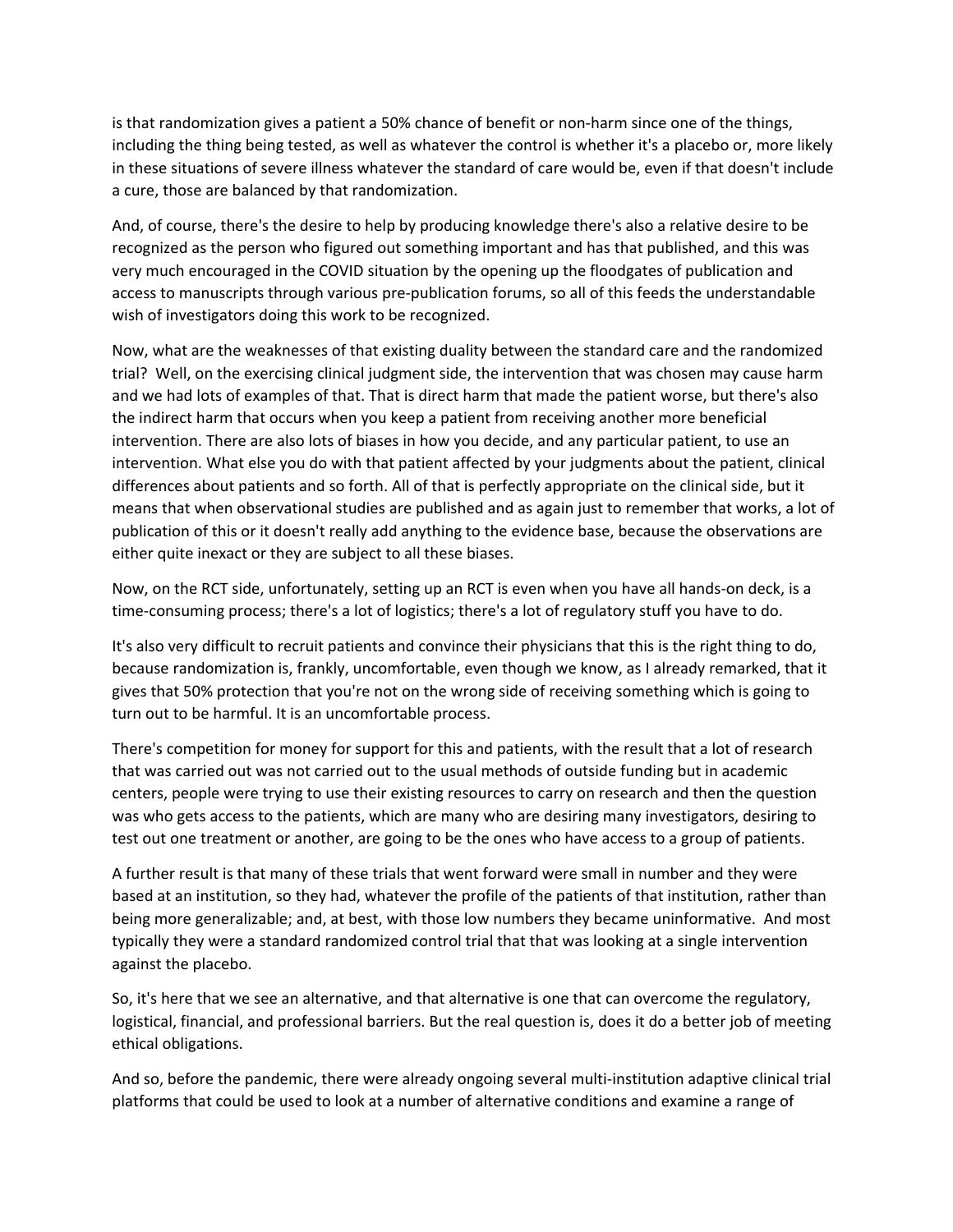interventions for them. One of the ones that has picked out a lot of attention because it was pressed into use for COVID was REMAP‐CAP which stands for the Randomized, Embedded, Multifactorial Adaptive Platform which had been established to conduct treatments evaluation for Community acquired pneumonia and it was quickly pivoted to using this platform to test drugs for COVID and the advantage of that was the institutions were already on board. They already had approval for the use of the novel methodologies here, they had physicians in the hospitals who had relationships with their clinicians who were used to the notion that this was the right thing to do, for Community Acquired Pneumonia. And during the process of dealing with COVID a number of additional adaptive trial programs were developed, including the Solidarity Trial from WHO and the COVID Trial in the UK. So why is this superior on the research side, and here I do draw directly on Dr. Seymour's work.

First, if we look at the existing ideas behind REMAP‐CAP you can see, if we have the notion of a pandemic, we can see first the pandemic starts. And then, it takes a little while, while the number of patients admitted to the ICU is rising, the study is designed, the ethic application is submitted, and in Dr. Seymour's experience what would then happen is you've actually reached a peak of the patients in need of the ICU treatment patients who are dying because of the condition and only after that you move over to where the ethics approval is obtained and the study opens at sites. This is not just hypothetical and indeed in the situation we faced with Ebola about five years ago it was only the preventative treatments and the potential curative treatments only were being rolled out towards the end of the pandemic on this downward slope and again what that meant was that particularly as to the preventative things, it would be hard to know whether you were having the effect because the number of people who were being exposed was already reduced.

And this is Dr. Seymour's representation of when an adaptive trial platform exists before a pandemic, all of these things happen can happen more quickly in this early stage of the pandemic before you get that huge upward movement of the number of patients, not needing ICU treatment.

So then, why is it more ethical? We can see logistically why it's superior because you get into the process of providing your interventions in research more quickly, but why is it more ethical. well, it produces the greatest value in terms of knowledge from patients' participation in the trial. And so, if you look think back at what I said about the randomized clinical trials if those are uninformative than the patients who were recruited for those well‐meaning trials were not contributing to knowledge, just as those observational studies which were not conducted as trials, but we're just throwing something at the patient let's do something and then we'll write up the results; also weren't contributing to knowledge and that really is part of what we promise patients when we enroll them in research; you're well-meaning being asked to be a participant in research and the reason is, we don't have an answer to something.

Your involvement may help us answer that and that wouldn't have been true in those other formats. The larger size is more informative, the greater speed is means that the benefits are conveyed to other patients more quickly, it can investigate multiple intervention simultaneously, it can be informative about what happens as these interventions are possibly combined with COVID both things which are anti‐viral and those which are anti‐inflammatory can be used in combination and it can detect intervention effects it incorporates the knowledge immediately the way the trial is set up with the feedback mechanisms and as part of our whole idea about self learning healthcare systems more generally it.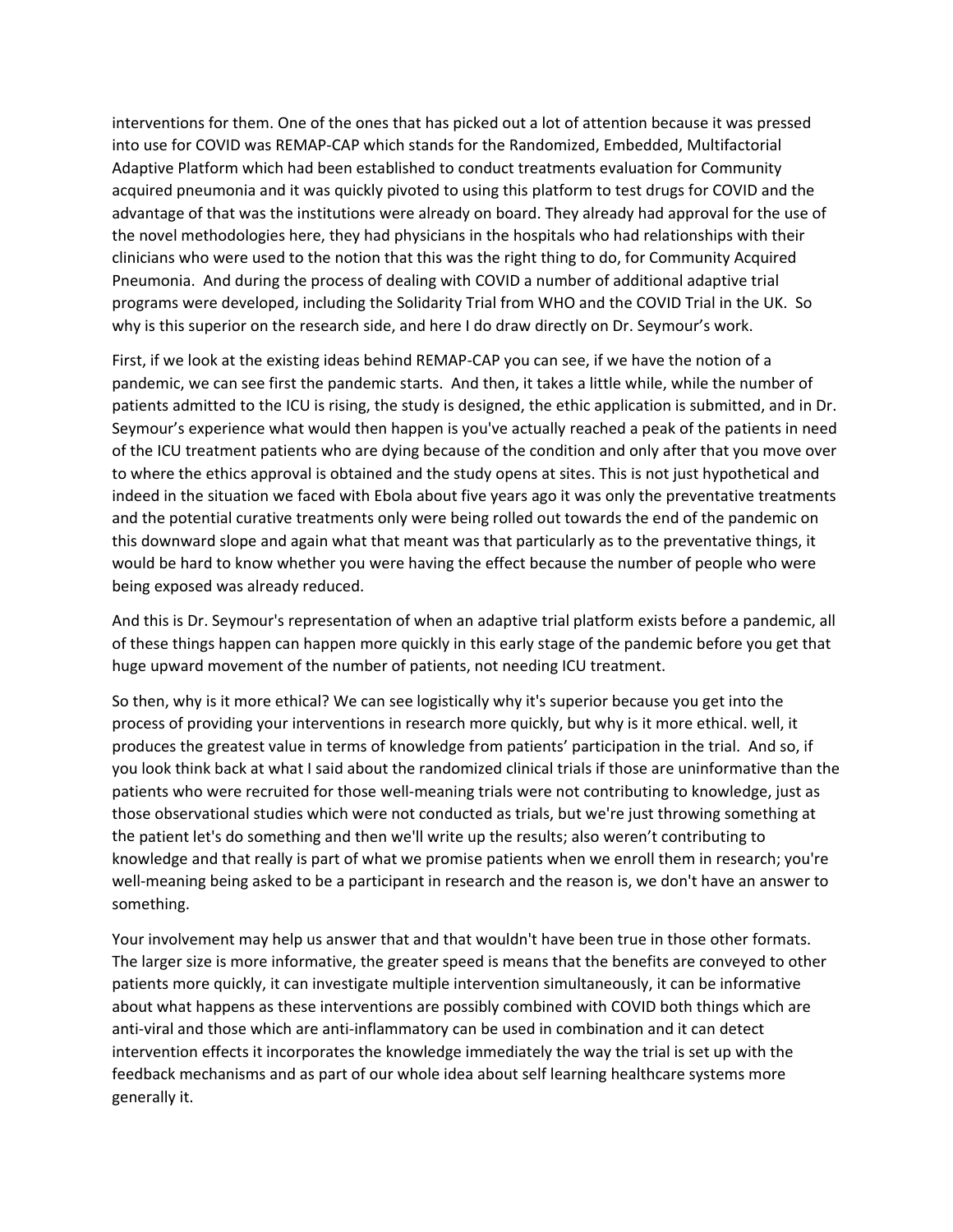Patients are randomized preferentially to the most promising intervention so over time if you start off with three or four things that you're investigating, some of them are going to move up in terms of effectiveness, some move down. And you have a Bayesian design would predefine statistical triggers for moving proportionately if you start with an even proportion of people in the different interventions.

That you move proportionately towards more those that are showing the greatest effects and at some point you cross a line to say, this is a proven effect and, conversely, this one drops off because it hasn't been proven. And why is this more ethical on the clinical side‐ it reduces the risk of harm and maximizes the chance of benefit. And this comes about, for a number of reasons in part of the design, but it's important who is involved.

The academic and research physicians are more likely to be familiar with the things that are going to be tested, they have a superior knowledge base compared to the average clinician and they have resources that will be helpful in making sure that the interventions are used in the best way and with the best monitoring support of patients.

The rapid incorporation of the knowledge increases all patients' likelihood of getting the beneficial treatment because your disproportionately moving patients toward that treatment and the movement of the competitor of the control will go towards whatever is the most established effective intervention, instead of just sticking with placebo or, probably at the beginning of the pandemic, the ineffectual standard of care.

So, what are the remaining ethical problems? Convincing practitioners that this is the way to fulfill their ethical obligation of beneficence to patients. I know I don't have quite the depth of frontline experience that Renee has, but I know at USC working with the researchers in trying to convince clinicians was often an appeal thing the notion of enrolling a patient in a trial, even of this sort on a trial platform with all the advantages that I've described.

It wasn't an always an easy sell because of that issue randomization it just felt to clinicians who are not familiar with this, that they were abandoning their obligation to use their clinical judgment, even if they didn't have much to go by. And what they may have had to go by, is their observational experience and so forth, and that's subject to all sorts of heuristic biases, as we know.

So, getting this clinical judgment and the idea of doing something to be replaced by having it be recognized that the more defensible course is to get them get the patients into one of these randomized adaptive trials. The other remaining ethical problem is establishing these trials platforms and having them ready, like everything we do when we're thinking about health crises and pandemics, we forget the lesson about an ounce of prevention being worth more than a pound of cure. We are much more oriented towards rescue than we are towards all the planning that has to go in, of a public health source sort but also, in this case of the research in the research area and having these platforms.

In place being used for current non epidemic conditions but widespread conditions where you're going to have a lot of enrollments.

And having them in high‐income countries and in low‐income countries on a collaborative basis with that cross fertilization and support of the more resource rich settings helping the others in establishing their part in the platforms is all very important for one we face another global pandemic. So, I thank you very much, and look forward to the discussion.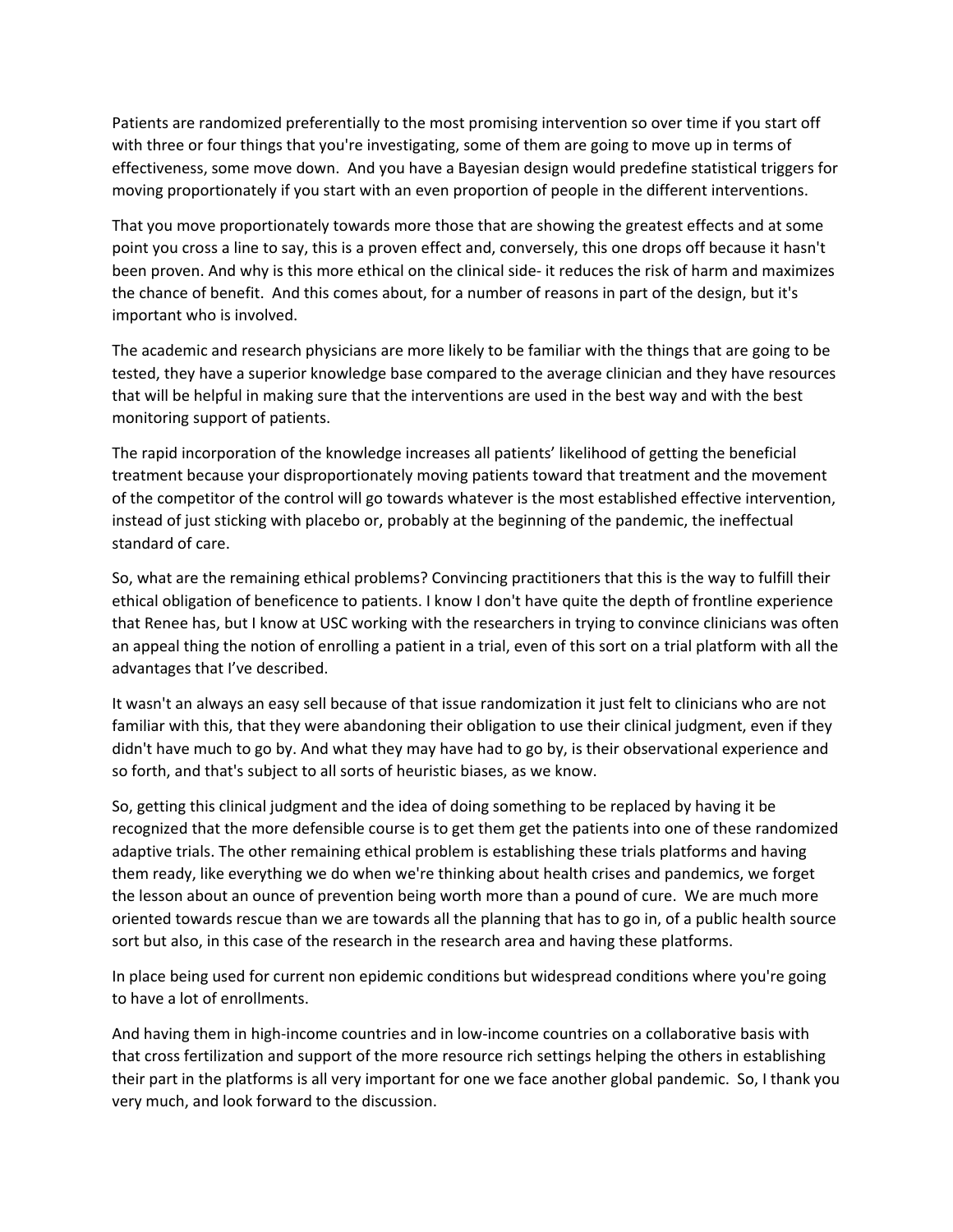Frank: Let's move on now and we're going to hear from someone who is known to all of us Ruth Faden, who is the Berman Institute Founder and the Philip Franklin Wagley Professor of Biomedical Ethics at Johns Hopkins University School of Medicine and she's going to talk to us on vaccine ethics in the pandemic.

Ruth, we're so happy you're with us, I quote you when I speak on the topics in obstetrics and we look forward to your perspective on this important topic; welcome Ruth, the floor is yours.

**Ruth Faden:** I'm going to zero in on vaccines; obviously that's my topic for today. I want to start, though, by reinforcing what Renee and Alex's comments to me illustrate which is this recognition, I think that many of us feel, that bioethics, that our field has never been more relevant nor, more widely recognized as important. And I mean recognized by public health policymakers, by clinicians, by researchers, by the public; I don't think we've ever gotten as much attention.

And I hope it's the case that the contributions that we've actually made to the real world match the reputational benefits that that bioethics has by and large gotten. And I hope in the discussion we can have a conversation about both how much difference we think people in our field have made, and how we would know it, right? So how would we know what will be the metrics; can we tell.

Certainly, listening to Renee my heart breaks and listening to Alex, the best of our analytic a talent.

And yet, at the same time, I just want to leave it out as a challenge right, how will we know how well we have done in addition to spending a long time articulating what that doing could be cashed out to be so I'm going to go through this pretty quickly. I'm going to begin with a few comments about my own experience, which I think is just yet another data point to support the case that bioethics is making a difference, but we shall see. And then I'm going to make some observations, maybe some questions and in the five areas you see here. First, let me start with the WHO process with respect to vaccines

So, for those of you who are not familiar, which is, I think most of us until recently with how the WHO operates with respect to vaccine policy, they had something called the Strategic Advisory Group of Experts on immunization which is referred to as SAGE; I think it's a great acronym that SAGE adopted for itself. SAGE's standing body is composed of people who are experts in the range of relevant vaccine sciences and policy and practice.

It is the convention of SAGE to name a working group when they have a particularly difficult and large issue to take up. That working group is composed of members of the parent group but also additional people who are named to the working group, because they have particular expertise that bears, for example, on the disease or on the vaccine technology so there's a working group on COVID 19 malaria vaccines, for example, and there is now a stage working group on COVID 19 vaccines. That working group was set up in the late spring of 2020 and I was asked to join it and was told that I would be the first ethics person ever to participate in the SAGE process on the inside.

So, that was going to be interesting. Among other things, the working group set up a public health objective subgroup which I had the honor of chairing with Dr. Sonali Kochhar in the beginning and then Saad Omer for the bulk of the time.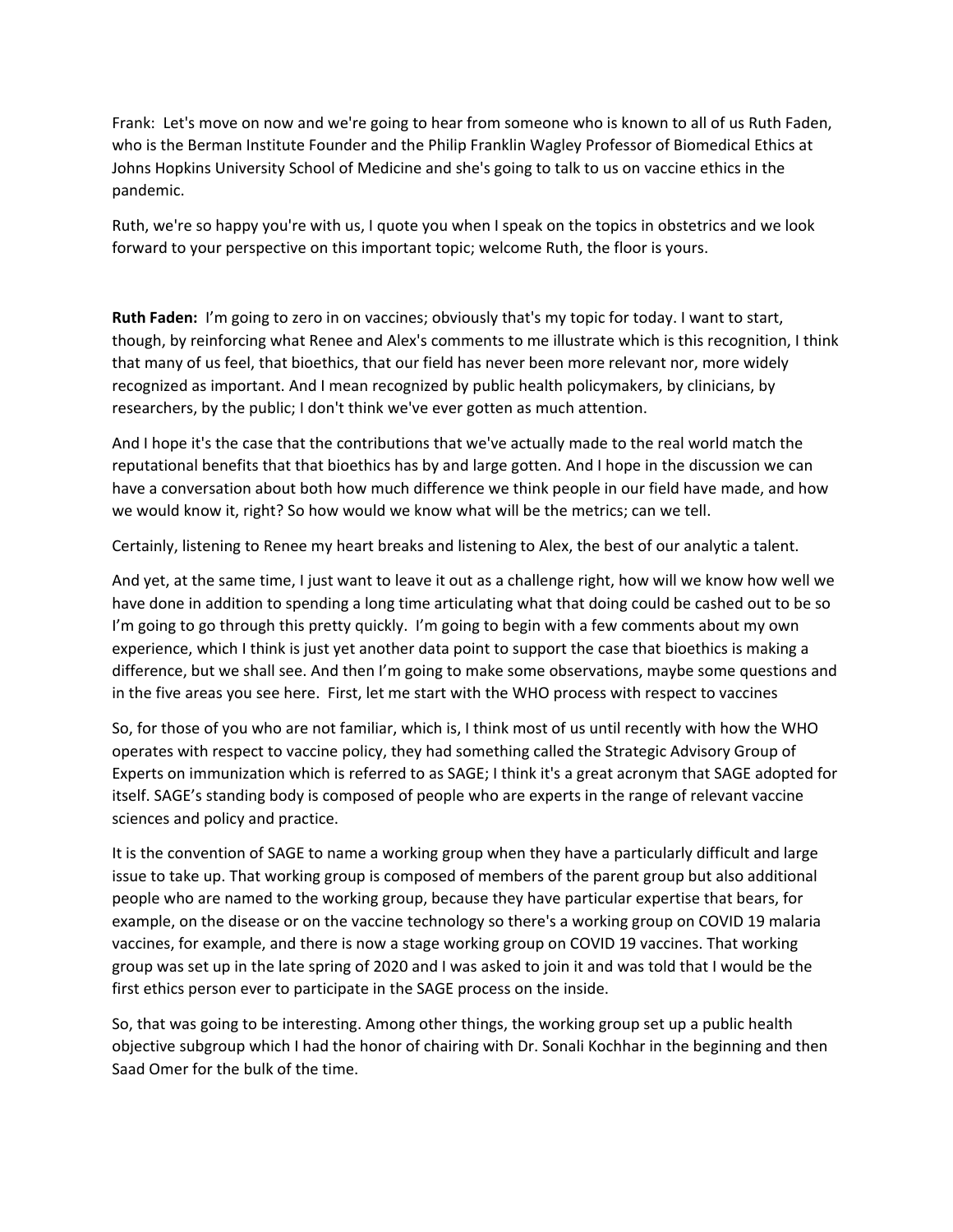We were charged with filling in something new for SAGE. So, I'm not going to go into what COVAX is, we can talk about it in discussion, but I'm assuming that most of us in this conversation know COVAX and its global place in terms of allocation, especially to low‐ and middle‐income countries.

The SAGE process worked orthogonally with COVAX and it was for the first time in the context of this pandemic that stage, which is I've mentioned this, the principal advisory group to who for vaccines and immunizations decided that it needed to have an explicit statement of its underlining value underlying values in order to make global vaccine recommendations.

So, we were charged to come up with a values framework and ethics framework for SAGE, which once adopted, became the values framework for vaccine.

For WHO and then, building on the values framework to develop a roadmap to assist countries, especially low‐ and middle‐income countries that rely on WHO recommendations more than wealthier countries for how to prioritize vaccine during the period when supply constraints are severe to moderate, which remains the case sadly in many parts of the world based on which specific recommendations would be made.

This is just a screenshot of what the values framework goal and principles look like; I won't go through this, but you can see some familiar principles; nothing here will be surprising. It took us a long time to get to the over‐arching goal, but it became the sort of the medical for the whole of the work.

And I'll just read that the overarching goal for is for COVID 19 vaccines to contribute significantly to the equitable protection and promotion of human well‐being among all the people of the world. What is significant to me about that goal is that it talks, not just about health but about human well‐being more broadly as part of what vaccines are supposed to help secure and, obviously, that it speaks about global equity for all the people of the world; and then you see human well being equal respect, global equity, national equity, reciprocity, and legitimacy as the core values commitment.

What happened next is after the values framework went through its approval process through the stage process and up to The Director General, we were then charged to come up with this prioritization roadmap. And the way the prioritization roadmap is designed considers scenarios based on the stage of the epidemic, so community‐wide transmission to zero cases, and also availability of supply from severely constrained say, less than 10% of the population, through to 50% coverage.

What I want to illustrate here is the crosstalk between the values framework and the prioritization roadmap; I don't expect you to be able to read this. But basically, for every scenario, for every combination of epidemiological scenario with a supply constraints scenario, there is a listing of the groups that are prioritized in rank order and in each of these groupings, there is a justification back to the values framework, so there is a legend that works backwards to the values framework, and then the values framework forward back into the prioritization roadmap.

In discussion, I'm happy to talk about whether to what extent this is actually assisting countries as far as we can tell and also talk about the efforts and energies that have gone into thinking, whether and how to revise the framework as the epidemic changes and vaccine supply changes as well

That's by way of backdrop just to tell you where I'm coming from and to add another data point where we could argue anyway that bioethics is finding its way into, in this case global public health policy, and I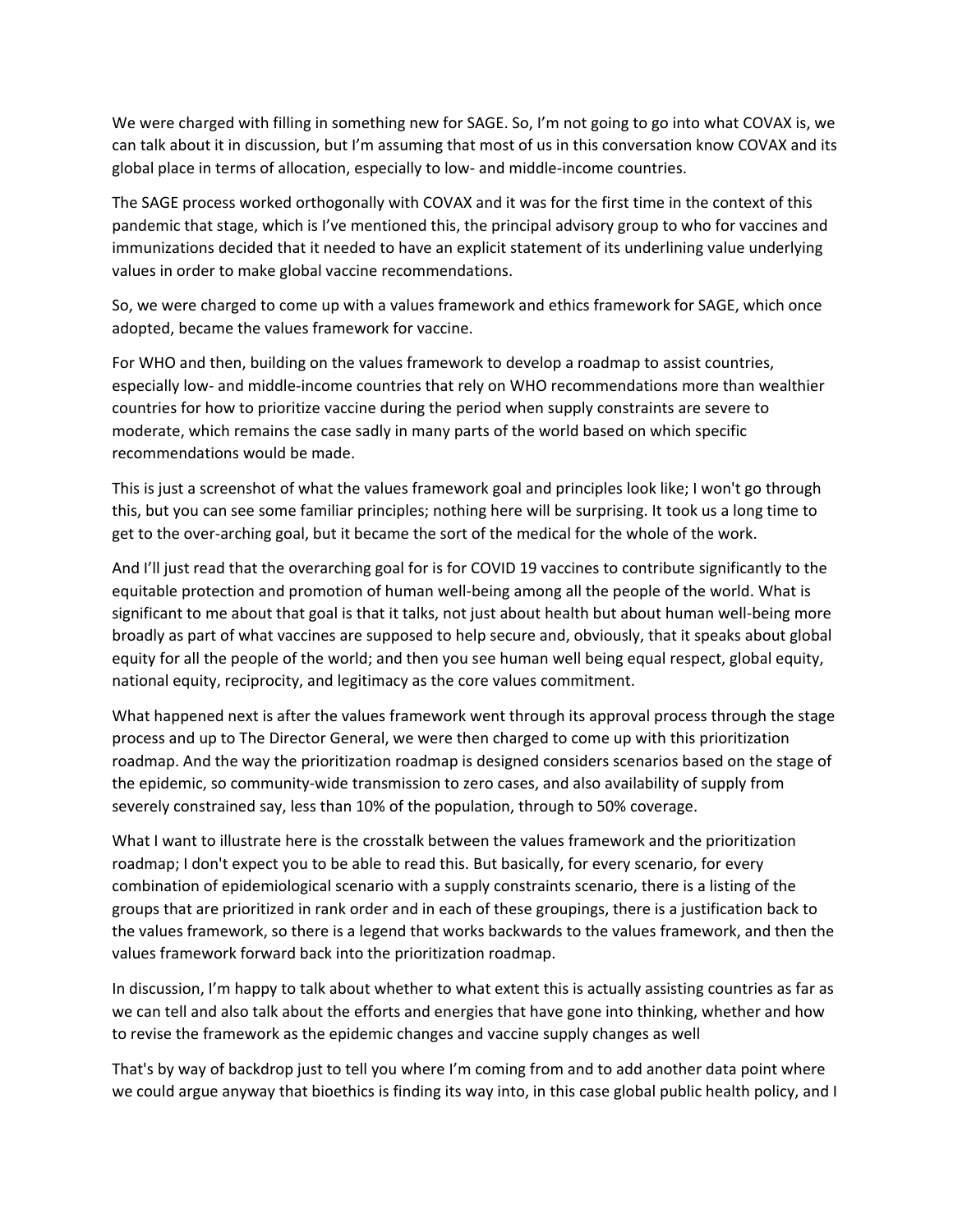should add that there are other committees of the WHO working groups, tasked with dealing with ethical issues in the pandemic and with reporting out guidance through the WHO and also in the professional literature.

So, here's my five topics again what I want to bring for us really quickly: pandemic justice, vaccine R&D, regulatory science, legitimacy of state action, and public health reality. First pandemic justice, and this is a territory where I'll come to at the end, but where I would say, we have had Zero impact, but the question is whether we could, as people who work on ethics and justice theory generally have been expected to have any impact basically going forward, we need a special understanding.

Of the demands of global justice in a pandemic sound oh man, I have come to talk about this is pandemic justice, we need a new way of thinking about pandemic justice we need hard stopping rules for vaccine nationalism or but we need hard stuffing rules, we need to think about global equity differently. We have been thinking about global equity in terms of a very critical metrics vaccine doses per hundred thousand population and that's the way the trackers UNESCO and Our World data report vaccine equity visualizing for us and they're important work.

But it's not only the doses that are critical- its which vaccine products are available to whom around the world. We have known from early days suspected from early days and have known for some time that these vaccines are not equal in terms of their effectiveness and also, they are not equal in terms of their adverse event profiles and we need to be thinking about global equity from the standpoint of vaccine products, as well as vaccine doses. And going forward we need clear global ground rules for global obligations to prevent, prepare, and respond to the next pandemic. An awful lot of energy is going into the space right now, but there's no shortage of issues that continue to need to be worked on so next, please.

This is a whirlwind tour so I'm going to go quickly next; space to stop and visit is vaccine R&D, and here I want to make 2 points really; the first is that, as we are thinking through the ethics of the research plan that vaccine developers are putting to gather and submitting to stringent regulatory authorities, like the EMA and the FDA it's going to be increasingly critical to recognize that the ethics of who and where, who is involved in the trials or otherwise, in the evaluation R amp D and where the trials are conducted will have significant impact has had significant impact on equity and vaccine access there's a direct line between the evidence is generated early on and who gets access to vaccine when vaccine is rolled out.

I want to just illustrate this by a quick segue as Frank mentioned, and thank you for the kind words I've been worried with many wonderful colleagues over the years, around equity in evidence for public health and clinical management in pregnancy. This is the commit tracker, commitglobal.org, that some my entire colleagues with Karen and Kelly crew and Aaron have working on for months now, and this tracker is ongoing it monitors for over 200 countries in the world what the policies are for access to vaccine by pregnant women.

We update this on a cyclical basis every three weeks and we also do this specific to particular vaccine products, what I want to draw your attention right now is even today is fairly recently people refresh there are 40 countries in the world that effectively deny pregnant women vaccine that have vaccine available right now and that's, despite the fact, and I would turn to Frank and others who are more directly expert in the space, despite the fact that the evidence base is becoming almost incontrovertible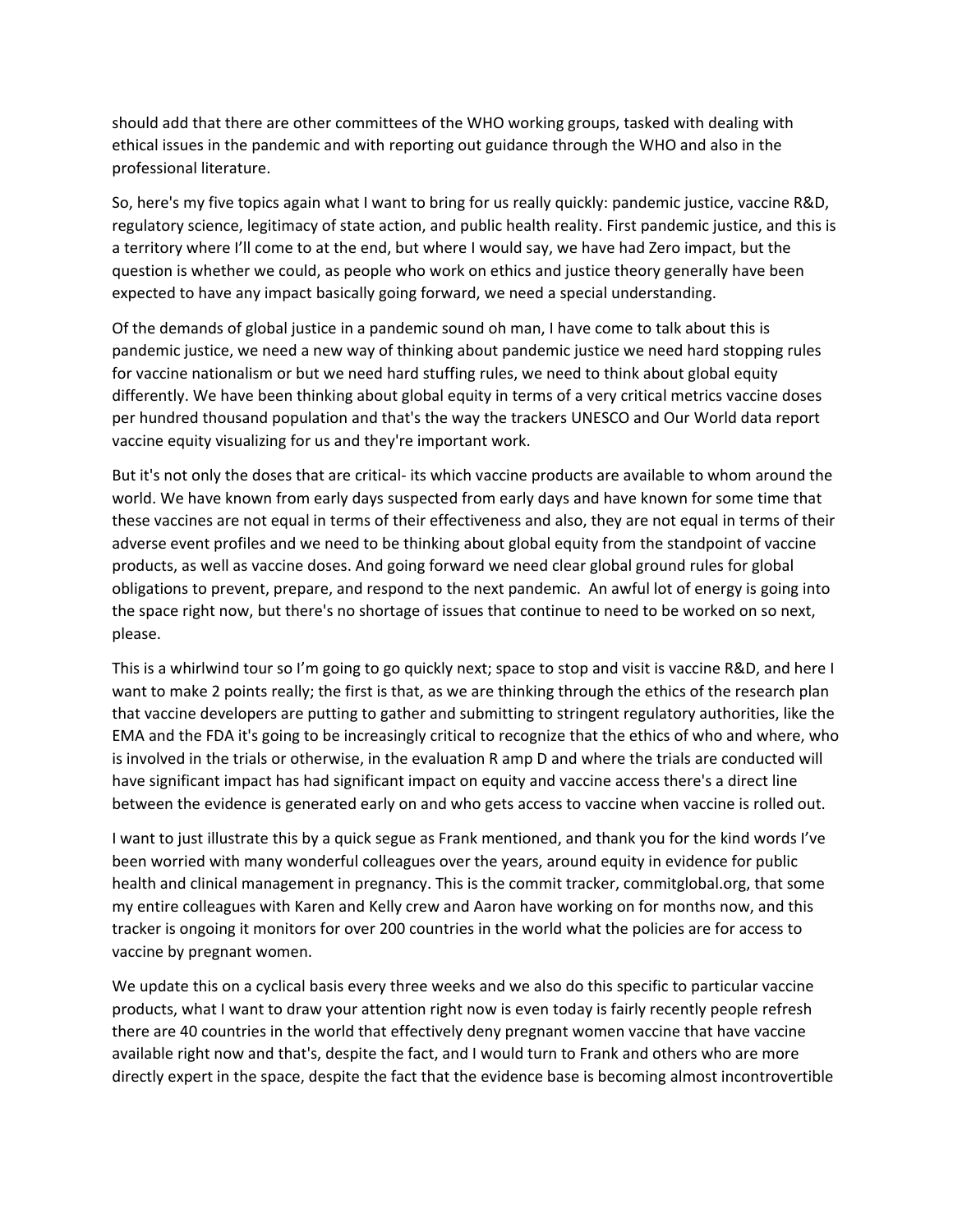that pregnant women face elevated risk of severe disease, severe outcomes, with COVID 19 disease, as do of their offspring.

So, despite the evidence going in a very devastating direction for pregnant women, we still have 40 countries that are not allowing pregnant women to be vaccinated. At least in some cases there is sufficient supply to do so, and the reason that many of these countries are giving for not vaccinating and not allowing vaccination in pregnant women the absence of evidence, the absence of developmental and reproductive ecology studies and the scientific known sub studies with pregnant women have reported out anything; many have never been conducted

Again, this is to illustrate that direct connection between how R&D happens, who's in the evaluation plan for a new vaccine in an emergency public health epidemic context and who gets access to those vaccines; older adults were very well addressed as a priority group in the US, supported Pfizer and Moderna and J&J age trials, they are absent entirely from the initial work done to evaluate the Chinese vaccines that enrolled no one over 60.

So, we have to think globally, as well as nationally, in terms of needing to link the ethics of R&D, design and development, with its implications for equity down the road.

The other point I also want to make here is that the ethical issues and R&D don't end when the initial trial design is put in place and implemented. I'm sure everybody here remembers the controversies around unblinding in January, especially and in February as vaccine became available; Astra Zeneca in the UK context and the Pfizer and the jury trials be unblinded given the fact that vaccine was now being rolled out to population groups at scale.

There are also evolving research questions as the pandemic progresses, with respect to getting an evidence base and then boosters and federal outlets and finally, there are a bunch of ethical issues around the evaluation of next generation vaccines. It would be interesting to have a conversation about adaptive clinical trials as Alex was presenting them this context it's getting an awful lot of attention around the evaluation of next generation vaccines as well.

This connects up to a territory that I think is increasingly important, and that we have spent far less time I think in bioethics thinking about and that's the ethics of regulatory science. The use of, and it's kind of connected line also to the ethics of public health policy; it's all of a piece the prominent role of that emergency use authorization as a mechanism for the FDA and its analog with the EMA With the AMA and also at the WHO and in national and regional regulatory authorities globally, the role of the EUA called different things in different contexts in putting forward it's something like 500 some odd therapeutics, diagnostics, and of course the vaccines has really caused all kinds of challenges with respect to research ethics, also with respect, more importantly, to public trust. I'm going to stick with vaccines right now evidence is emerging, about the extent to which it's not great evidence, but it's coming up the extent to which the some of the people who have not yet been vaccinated or have only recently been vaccinated in response to mandate, some of their concern was actually linked to not wanting to be vaccinated until a vaccine received for regulatory approval.

A related and very important public policy lever, has been the implementation of employer‐based mandates both by the employer and now with the force of the Biden administration's regulatory requirement about to be put into place where there was hesitance, no I won't use that term has been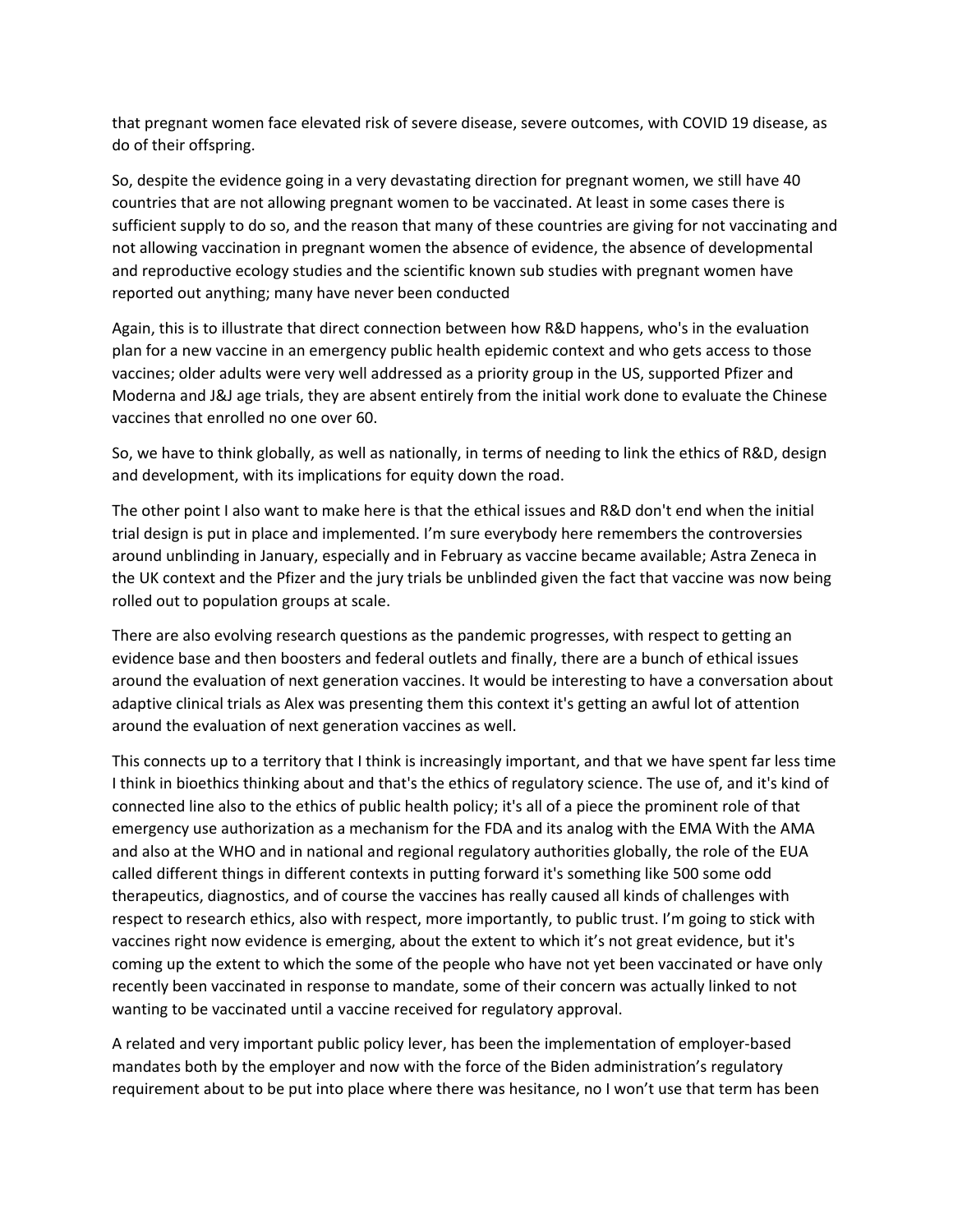none, there were there were many institutions, employers and including the military that wanted to wait until the vaccine had gotten for regulatory approval before imposing a mandate. There is just a real conceptual and ethics sort of confusion about what it means for a product to have quote "merely only emergency use or the relation, while at the same time being rolled out and put into the arms of 10s of millions of people around the world." How are we supposed to think about this, how should we think about this from an ethics and public policy perspective.

This takes me, of course, to a whole set of ethics issues and vaccine policy having to do with the legitimacy of state action to mandate vaccines in one context to another, and just want to make two quick points, which is that when we think about these issues we need to be thinking about them, not only in terms of the way vaccine mandates or vaccine passes of one sort or another intrude on and arguably are justifiable intrusions on bodily integrity and privacy, but also freedom of movement, association and religion; we have to think broadly and lot more work needs to be done cashing out what kind of intrusion into each of these called civil liberties right now is at stake with vaccine mandates in different contexts. I want to underscore, by the way for some who have thought that this was a singularly American obsession around respect for autonomy and individual liberty, I'm sure everybody here is familiar with the turmoil that is going on in Germany and France in Greece, and most recently in Italy vaccine mandates, imposed by the government and the introduction of vaccine passes in Israel as well, but I think right now the battlegrounds is in Europe and, especially, and in the southern states in Europe. So, there's that to think about and with respect to vaccine mandates, I want to emphasize that it's really important to think about them in principle, but also in practice.

And there is again also wanting a building evidence base I'm sure everybody here is familiar with it, that, in fact, a vaccine mandates quote work that we are seeing sizable numbers of people become vaccinated in response to employer‐based mandates, even though the rhetoric in prospect, was that huge numbers and the workforce would refuse and the headlines, for example what is happening in Chicago with respect to the police force and by and large mandates quote "work" that does not mean alone that it is sufficient to justify them but it's important to fit that to fit that in there.

Finally, just a couple comments on vaccine ethics and vaccine reality, and I think the scores a little bit connects up to what Alex is talking about, but not maybe exactly we have this maximum ethics right and good ethics demands good facts only in the context of a pandemic; we don't have good facts right.

Renee can speak to this and did already as well, we don't have facts, we don't have good facts right now; in fact, we don't know anything with certainty we had just have an enormous amount of uncertainty and it is the fact that policymakers have to make decisions, clinicians have to make decisions about how to proceed with vaccines, in the absence of a lot of really critical evidence about the pandemic. Now we knew enough, for example, very early on, about something that Renee did show a slide on which is the association, the really stark association, between severe disease and death and age and this pandemic.

That resulted in an awful lot of conversation about how to think about age in the context of vaccine policy in this allocation scarcity period and the pandemic in which most much of the world still remains, and if we have time and conversation we can talk about the challenges that the advisory committee on immunization practices faced and trying to understand and square some conception of equity in relation to systematic disadvantage and preexisting systematic disadvantage as well as ongoing with respect to the burden to the pandemic and the disproportionate burden of the pandemic in terms of its health consequences on older people. And finally, I just want to make a point about how easy it is for people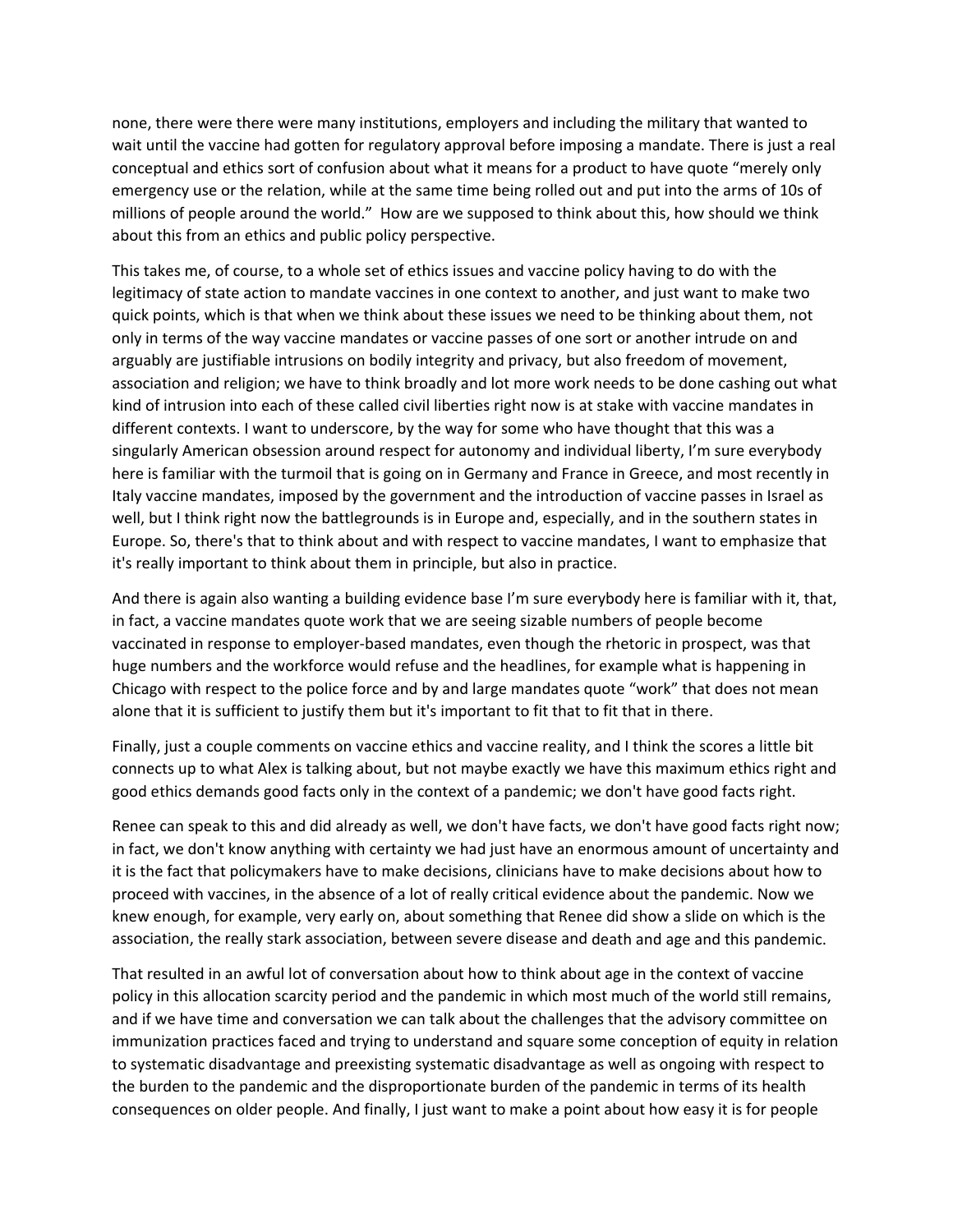who get invested in trying to think through the ethics of a problem, whether it's what to do with ventilators in the case of scarcity, or what to do with vaccines in the case of scarcity, the end up with overly complicated ethics guidance that ends up for collapsing on its face.

We saw this in in the US in January, February and March with the 50 states responding in very different ways, with different kinds of roles and prioritization that kind of defied comment or ordinary understanding. And we can contrast that with some of the simple strategies that were adopted in other countries that it first seemed less, perhaps, equitable but ended up arguably in a better place, and I'm thinking about the UK is very simple age descending strategy or when they on.

With the exception of healthcare workers, high-risk healthcare workers, which were at the very top of the list they went age descending right in the UK from their oldest old 80 plus down as a way of more efficiently distributing and they're distributing their vaccine and other European countries and other parts of the world followed suit.

So, there's my sort of world wind tour of some ethical challenges and issues in the vaccine space last slide please, I want to close by returning to global inequities and vaccine access that tragically persist and the need for a new pandemic justice way of understanding how to think about the world. This is a fairly recent heat map from our world and data, I think probably everybody here is well familiar with it, but it seems to me that we could clearly conclude, along with the question I started with, that the work of people in ethics and global health and ethics and global justice didn't have any impact in this pandemic. Now you could also say, in fairness to our little tiny field and a sort of a bunch of arcane scholars like me where I put myself, that the geopolitical forces and the national forces at play that are responsible, along with the global structural unfair fair patterns and power, an advantage that defines the global order that these forces are so enormously strong that you know even a perfect theory of pandemic justice is not going to make a dent.

I think that would be that would be fair, but at the same time I don't think it gets us off the hook. I don't think when and when we do our own after‐action assessments of how much contribution our field and defines our incredibly hard‐working practitioners in the field and policy advisors in the field have done, I think we have to just say squarely, we have to figure out a better way to contribute to global justice in vaccine access going forward. So, I'll stop with that. Thank you, Frank and everyone.

**Frank:** Ruth this was wonderful we have so much to discuss I'm going to take the liberty of making the first comment because there's so much, I agree with you Ruth and in this especially poignant area of pregnant women.

And then we'll go to Michael Katz, our most senior Member, will let him have the floor and then, the floor is open to everyone.

One area that I know Ruth is the theory of pregnant women, is so important because there are high‐risk group and they haven't taken up the vaccine, the latest figures, only about 40% nationwide have accepted the vaccine and going to Renee's point and black and Hispanic women it's much less than that.

One area that has this been neglected, is what Larry McCullough and myself call physician hesitancy, not patient hesitancy, but physician hesitancy to recommend the vaccine. And there are three core areas of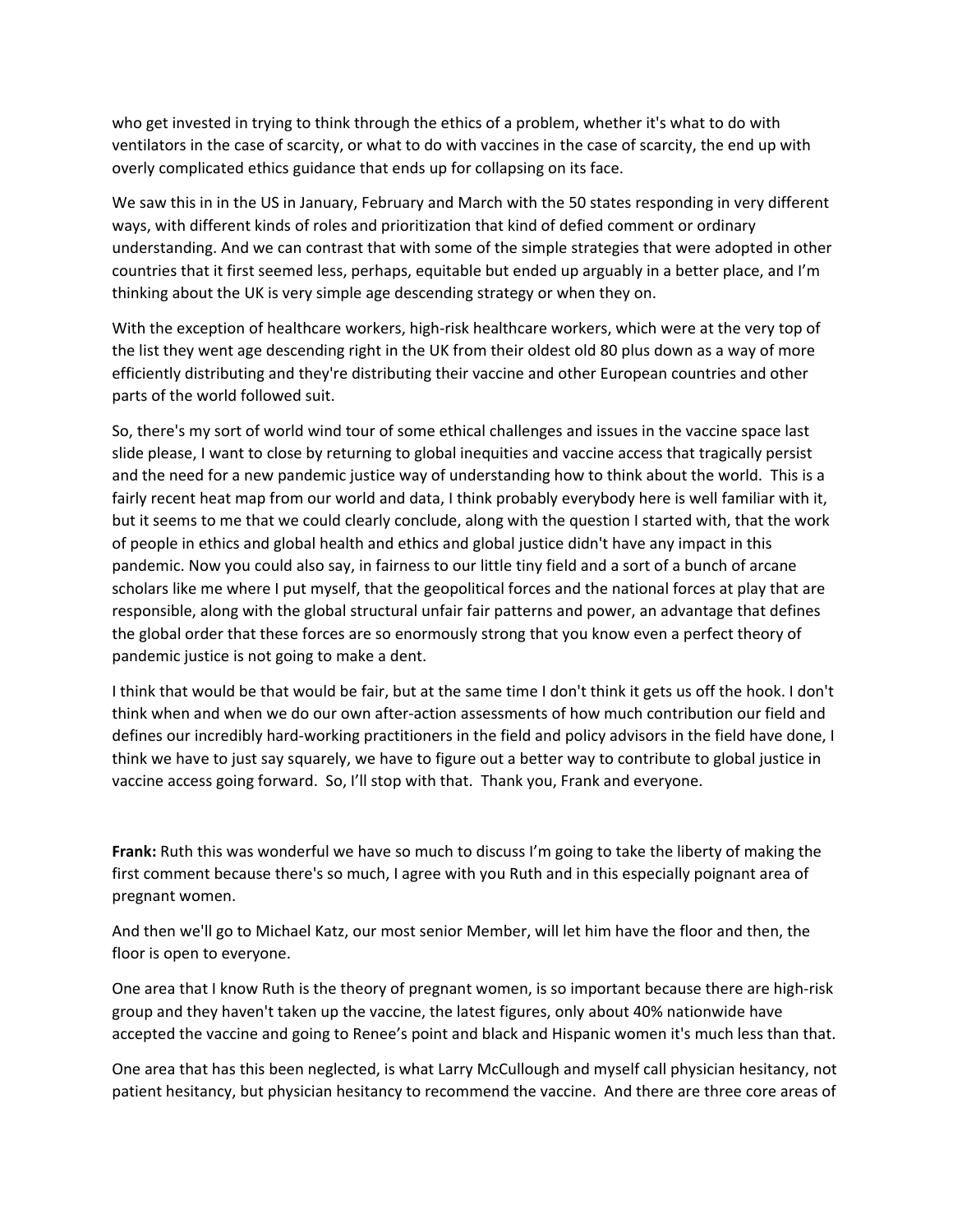this and Ruth you touched on one of them; they are clinical misapplications of important aspects of professionalism, one is therapeutic nihilism. This is an important aspect of medicine; it has its basis from the time of Hippocrates where we avoid doing bad things to patients.

And it's especially true in pregnancy; we're ignorant of so much, we have the examples of Thalidomide and DES, and we need to be humble; I can give many examples, but it's misapplied here.

The demand for too much information, randomized clinical trials, and Ruth you gave the example 40 countries today won't permit the vaccine, they want more information. This is a mistake. I agree with you, Ruth, in your writings that they should have been admitted to the randomized clinical trials, but the fact is, the fact is, you make clinical judgments based on the best available information. Alex, the sad truth is in obstetrics unlike many other fields, most of the decisions we make are not based on randomized clinical trials that's the state of the art today.

In clinical obstetrics but good or bad that that's the reality and we make our judgments based on the net clinical benefit versus the net harm. And that the net clinical benefit is overwhelming of taking the vaccine.

We don't have time to go into a clinical discourse there no documented harms to the pregnant woman the fetal patient and the medical benefits are overwhelming; therapeutic nihilism doesn't apply.

Shared decision making: this is so important in clinical obstetrics but it's not a universal dogma. When evidence is overwhelming, we make recommendations. If someone has an acute appendicitis I hope the surgeon, is going to say you need to do an appendectomy.

If I have a patient with acute fetal distress, I tell my residents you don't offer a caesarean, you recommend it; it's a misapplication to say that you use shared decision making, if it's defined is offering not just recommending in all clinical situations. In the third I'm going very quickly. The dogma these such an important principle of respect for autonomy so important. One of the bedrocks of ethics that Ruth and Alex you've pioneered for so many years, but what do we know.

That women have reported and our group has documented this, the most important factor in a woman's decision is what the physician recommends and to just brush aside that the physician's recommendation is unimportant is a misapplication of respect for autonomy.

What I'm saying is when the evidence is decisive, we need to make recommendations now, why is this important our professional societies, let us down.

They were at least six months behind the realm here and they should have come forward with this much, much earlier and I think this has somewhat hurt us here. There's so much more to discuss Michael your hand was up next and then we'll open this up.

**Michael Katz:** Thank you, this is, I attend this meeting, because I am a member of the Committee on Human Rights of the National Academies and the issue of human rights and ethics is obviously very closely related.

And the you might say that twin issues but they're not identical twins.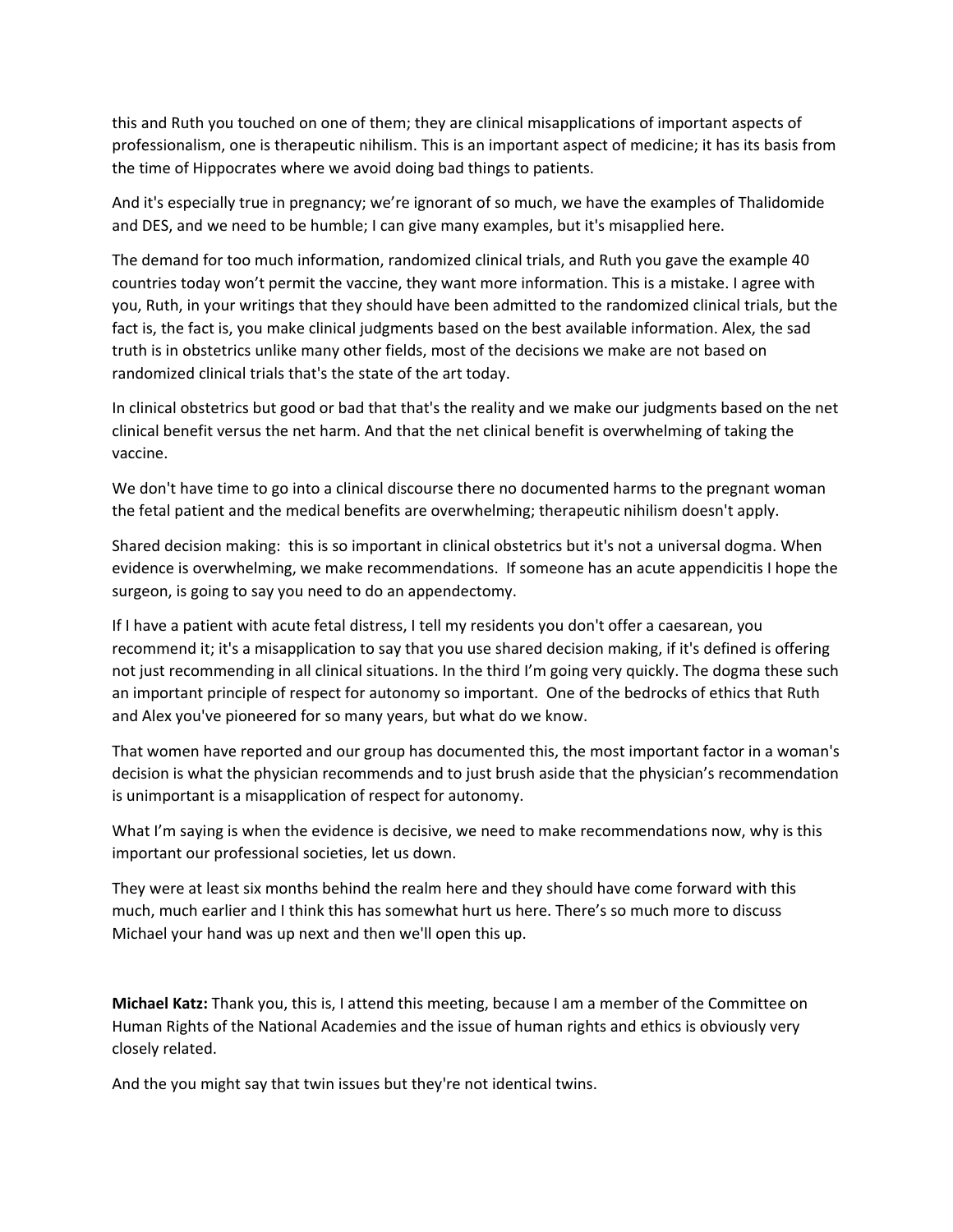My impression is that the concept of triage was developed during the Second World War, it may have been done earlier but that's as far as my own memory and experience. And the issue of triage does require some moral violations so we say the issues that those who are on the safely injured can be left alone to wait, those who are extremely severely injured and probably will die or ignored and the middle ones are cared for. How do we did deal with ethics like with the issue of ethics under those circumstances?

**Frank:** Renee, you want to tackle this first.

**Renee:** Thank you, Michael I think one of the issues with COVID is that, yes, as frontline clinicians and emphasis, we felt like we were in a war-like situation. However, the illness that we were dealing with didn't respond to those cut and dry categories of emergency preparedness that we were taught.

So that that ability for us to see a person and say that they don't deserve any help, leave them alone was a misnomer, and we quickly figured that out. One of our patients that we cared for spent 65 days in an ICU when we were trying to figure out whether it was ethical or not to have anesthesia and ENT perform tracheostomy. The patient was 49 years old and at day 75 got a tracheostomy and at day 80 walked out of our hospital back to her 14‐year‐old son.

So, I think that is one of the problems and we quickly moved away from calling these triage committees so you notice, I called them response teams. And those teams were really there to help bring what we knew was ever changing to the bedside into the clinician who had to make these decisions. So, resource allocation in this regard didn't follow the usual war‐like emergency preparedness and required us to bring a lot more humanity to the bedside and to the clinicians who were making those decisions.

**Michael:** I accept your point absolutely except there was a situation where there was a limited number of respirators, and that is much more like the war situation beyond your control because you couldn't just create them.

**Frank:** Michael Thank you Susan Wolf is next, please.

**Susan M. Wolf**: Yes, thank you. I actually co‐chair the Minnesota COVID ethics collaborative which sounds similar Renee to what you were describing in New York, and we are in the throes of the fourth surge we have multiple institutions reporting zero or near zero staffed ICU beds available.

And what I'm seeing, and I wonder whether, others are seeing this in other contexts, is a what to me is a very concerning and fundamental challenge to patients' regional authority and the way it's arising is, we have no declared crisis standards of care, in fact, our governor's emergency powers are no longer in effect.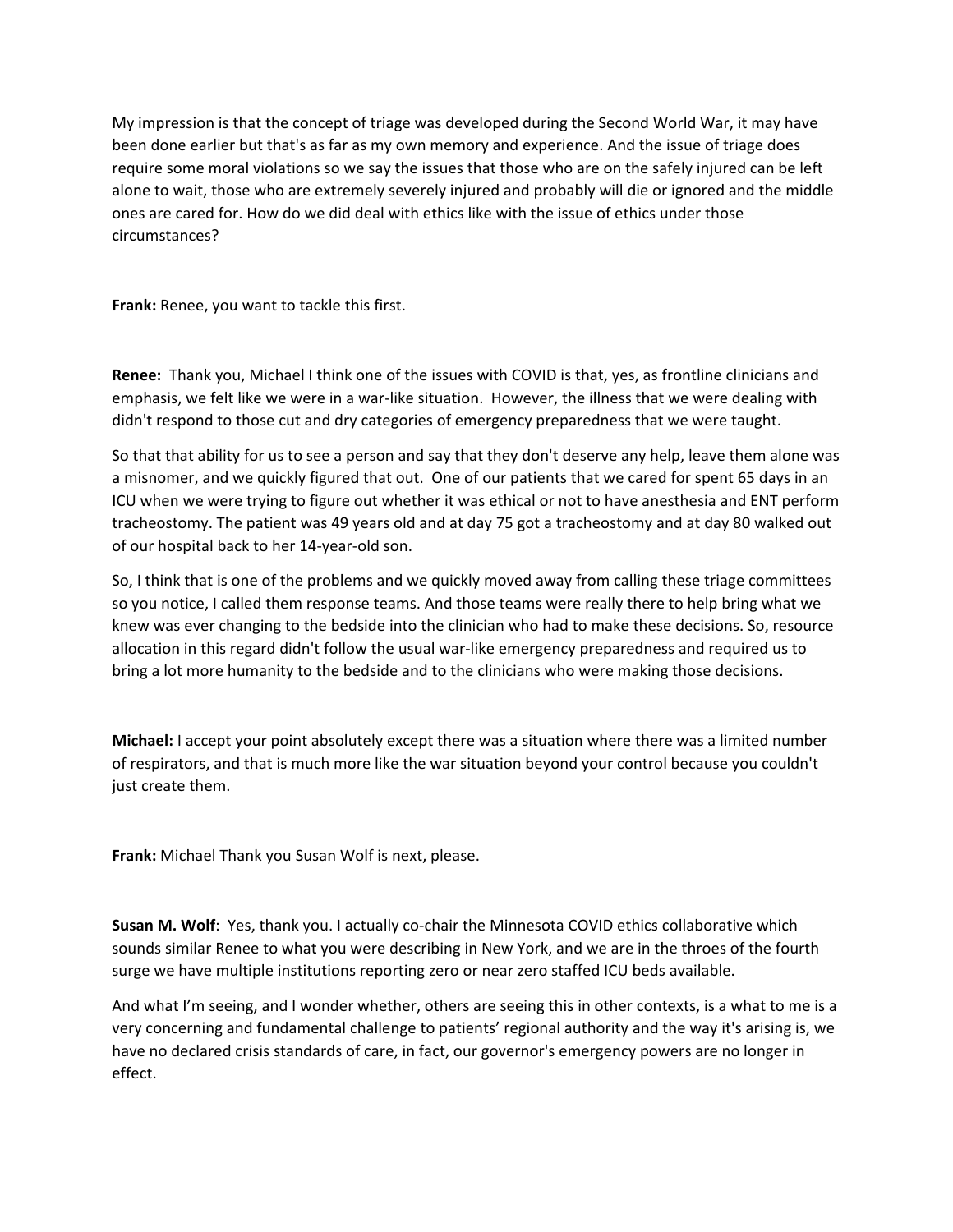But clinicians are so stressed that they are invoking the cluster of concepts-feudal care, potentially inappropriate care, non‐beneficial care‐ many of you are familiar with this cluster of concepts to basically say enough already we're going to decide who gets what treatments and who gets what treatment and who remains in the ICU. I worry about this and I worry about its persistence beyond times of stress as a real shift in the needle toward more authority, solo, among the clinicians and less decisionional engagement and authority among patients, so I wonder if others are seeing that and have developed approaches, starting with you Renee.

**Renee**: It Susan I'm glad that you brought that up because that was our biggest fear that the dirty F word of futility was going to be involved. One thing I do want to say to you is that we did have to have a community approach among hospitals. And that's one of the things that came out of this was that the private hospitals needed to help the state and city hospitals and we had to get together to load these patients across health systems and across regions, so that we could get some resources that was one of the first things. That really did help some of that clinician distress. But the second thing that you're bringing up is the voice of the patient and the voice of the family. We didn't list chaplaincy, social work, to begin to have conversations with family and make people more human. One of the things that I worried about was exactly as you said, as used or tried to use as Ruth said these complicated things could we just keep it simple. And by keeping it simple really go back to what we would do in normal circumstances, even though this was abnormal but really look at the totality of the patients.

When things got the worst, we were getting 55 calls a day, particularly at night, from our younger residents, younger clinicians, advanced practice providers, we stopped that. In order for these decisions to be made, they needed to be made by the senior attendant and senior clinicians The second thing is that, when we got through the second surge, we went back to re‐educate and I'm proud to say that, a year after, when we look at consultations and when we look at palliative care and ethics did get a lot more calls, but we are not seeing that unilateral I'm going to mean futility. In fact, what we are seeing from our clinicians is going back to that humanism, a lot of reflective writing a lot of pictures of patients, of what they look like before.

A lot of the discussions of going around and having patients come back for short rounds, so I believe, like Ruth said, that resilience comes in and humanity did show, so we didn't have the shift towards death squads like we were scared of; instead, more what we had was a shift back to looking at empathy and resilience.

**Frank:** Excellent. We have here Alto Charo and then Ellen, please.

**Alta Charo:** I know Ruth you know that I share your long‐standing interest on the role of research ethics and the inclusion of pregnant women.

In this particular situation, though, and referencing both Renee and Alex as well, I find myself wondering how we can in fact do better than we did because if my instincts are right, the frequency of pregnancy, as well as all the other comorbidities and situational vulnerabilities, are going to be greatest in places in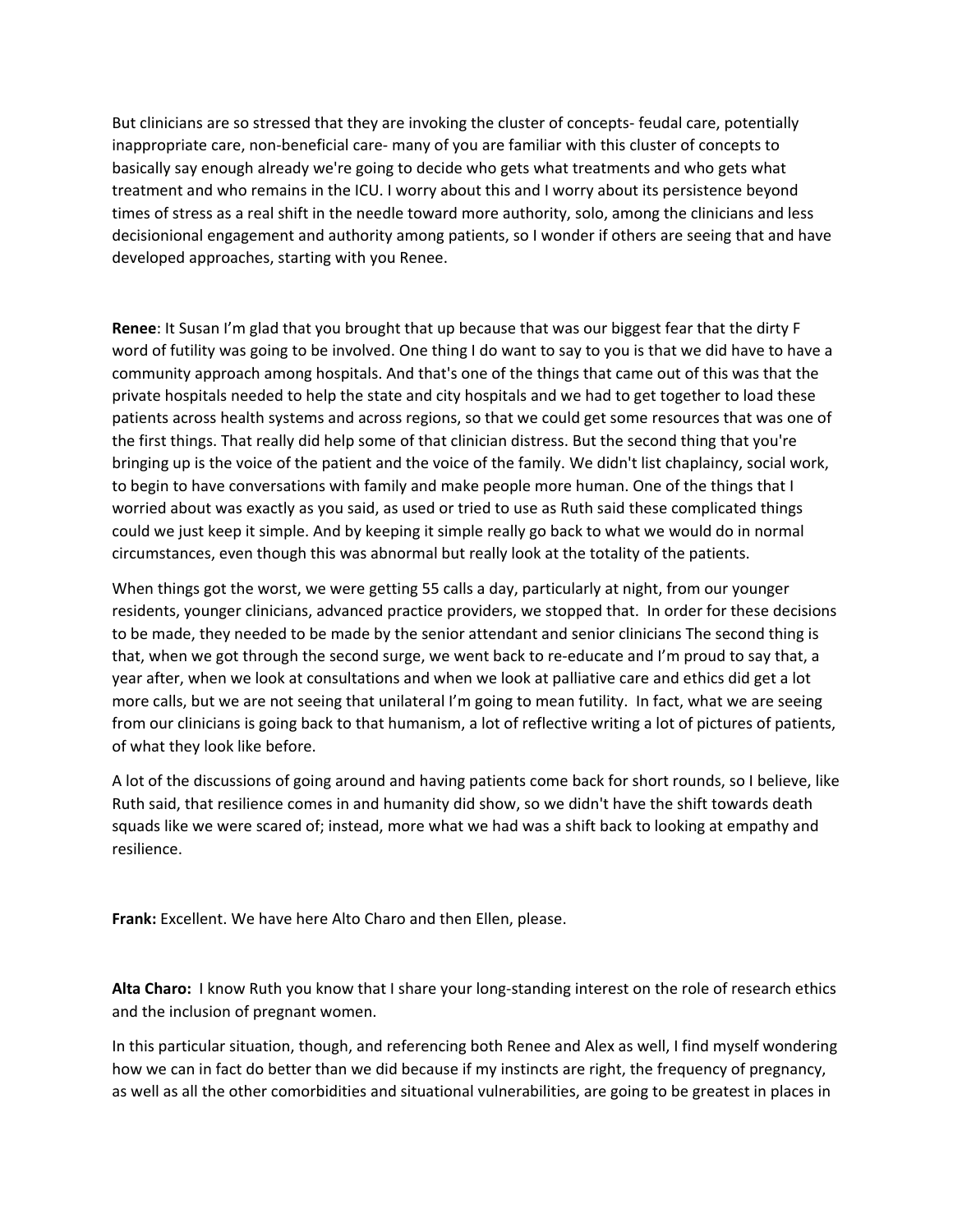the world like the less developed countries in the southern hemisphere. So those are the places where you really need the most to get pregnant women into trials and into vaccines and yet we have a long history of the perception or reality of exploitation, where the trials go on in those places precisely because you have a higher density of people who are eligible, and yet the therapies wind up going to the northern hemisphere and that would have happened here again because of vaccine availability.

So, I find myself struggling to figure out how when I follow through on the suggestion and avoid some of these traps we fallen into before on kind of research equity ethics in the construction of trials.

**Ruth:** Okay, so a couple of things Alta; actually, we had the prescription for how to prevent this already right, there I won't go through the details, but there was a very sort of aggressive effort, and I was grateful to be part of it, that came out with report, like just before COVID broke, with how we could avoid being in this situation again with respect to pregnant women and none of it was followed, basically. Almost none of it; and let me explain a little bit about what I mean. First of all, DART studies are done with non-human beings; they are the clinical studies will put aside for a moment the ethics of research with non‐human animals but, for whatever reason, and there's debate about this in the value of it it's kind of a regulatory impasse globally. That unless DART studies are done in, and I will say in the drug spaces well regulators are hesitant to go forward and certainly public health policy makers in the backseat space hesitant to go forward, unless the DART studies are okay, the DART studies should have been done after the very first phase one studies you got enough success from phase one to come forward with a vaccine candidate, the DART studies should have started; they take a while, the animals have to reproduce multiple cycles, they were not done. Okay, they were not done then.

And, as a consequence that evidence base, limited though it was, was not available to the FDA, to the CDC, to the EMA, to the World Bank to all the countries of the world at the time that vaccine started to get you UEA approval. The next piece, and I hope don't come across this as saying that pregnant women should have been included in the very first trials. I don't think ethically we could have defended that; but what we could have done, and this was also a very clear recommendation and much discussed in the community is as the phase two three studies were going forward, and it was looking good on the general sort of reactive patterns right and we were getting more evidence that pregnant women globally were doing really badly from the infection, we could have started, we could add the community of people doing this work and, more importantly, the vaccine manufacturers and companies could have begun and could have ethically proceeded with sub-studies with pregnant women, you can't ever get enough pregnant women, to look at advocacy that you're going to have to infer from other adults. But just to look at safety that could have started; this was preventable right the evidence gap that leaving of pregnant women behind yet again globally was preventable.

On your bigger question, about also your bigger comment, about the conundrum with respect to do the trials and low‐income countries, you know the canard the horrible global injustice that we've been dealing with and struggling with forever, this was a kind of flipped dynamic in the sense that the outbreaks were fast and furious, first, right China, the US Europe, right. The evidence base about consequences and pregnancy emerged first it's true, we have evidence stamped with respect to pregnant women in low‐ and middle‐income countries, which is tragic. But it's a reasonable inference right that if it's bad for pregnant women in high‐tech contexts, it's going to be worse for pregnant women that don't have in communities which have much less resources in the way of intensive medical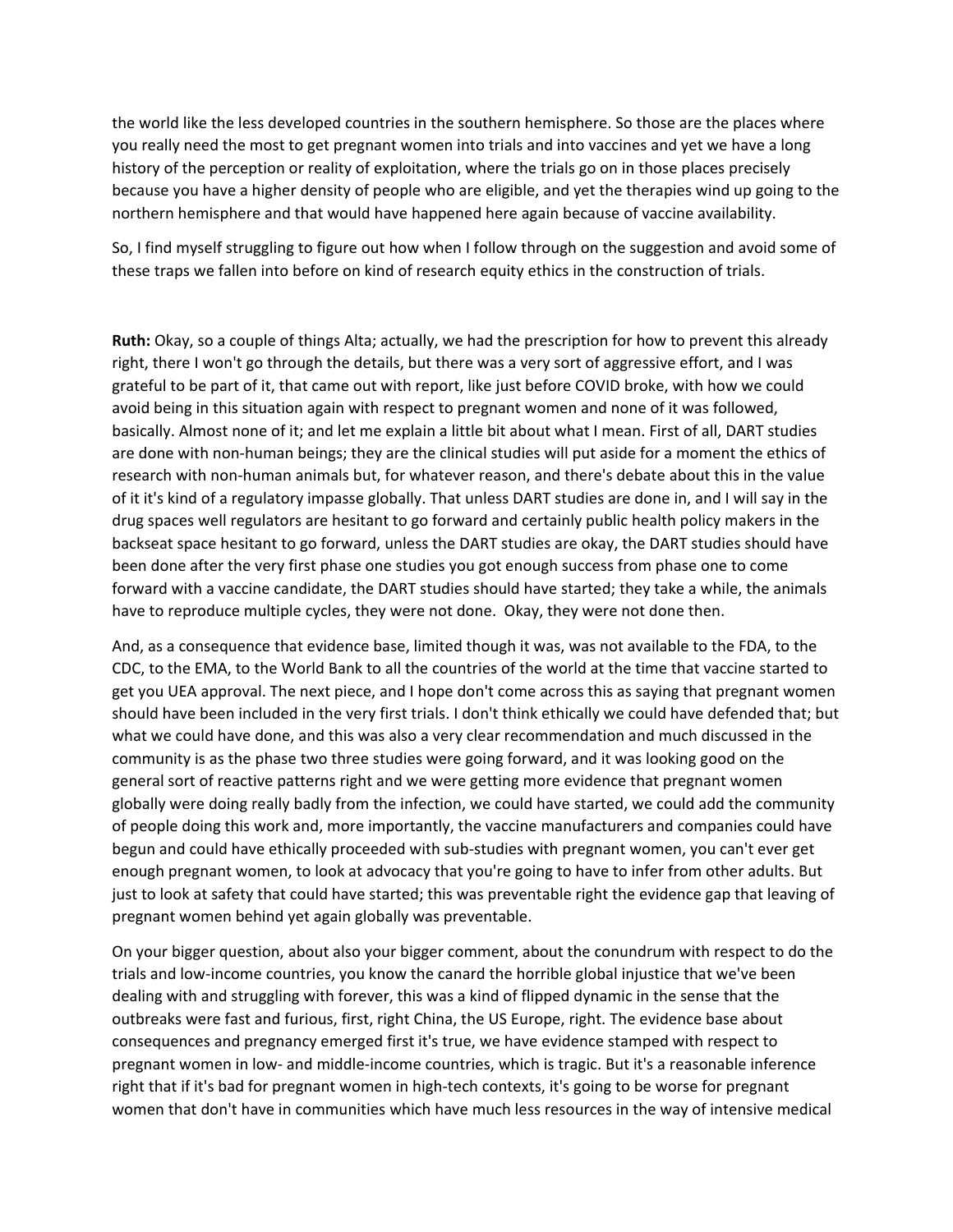care just stands to reason. You don't need to kind of have evidence, and this is frank point you don't need to have evidence to go with that inference. this is a big issue at the country for low‐income countries we're fighting for it to have trials in some cases with the understanding that with trials, they hoped would come access to product. And so, neither happen in most cases, right; there was neither trials done nor access available, so I think the picture is it's really bound up in the bigger questions why we in the wealthy countries that got to go shopping for a vaccine before other countries got to even go in the store to take that like metaphor is partly because we own the R& D and we conducted the R&D and our own populations.

**Alex:** To me, I see a reflection of part of the problem that I was identifying, which is that sometimes an ethical presumption actually has operated traditionally on a protective side when it is actually, less attractive. And joined with that is the fact of lack of accountability for statistical deaths, that is if women who are not vaccinated and with more complicated pregnancies, for which they die or they just died from the illness and the pregnancy goes with them, or they or they die in childbirth and they leave an orphan who's doesn't get the advantage that they would have had from circulating antibodies in the mother, if she got vaccinated. The people making those decisions are not accountable for those losses; what they're afraid of is being held accountable for women who have and their children who have bad results in the research and if there isn't a way of creating the accountability on the statistical deaths and having them take that into account, having everyone expect them to take that into account, then you don't have the impetus, you have quite the opposite and it's just like physicians thinking well I'm doing something I don't know if it'll work but I'm the least doing something I want to do good, so what I'm doing should be regarded as good because I want it to be beneficial rather than looking at the alternative of an adaptive clinical trial which embeds their clinical decisions into a study, which is going to give overall, on average, a better result for their patient.

**Ellen**: Well, mine's going to feel a little minor after this. You know 30 years ago, the Academy was addressing the issue of research involving women and had a hard time dealing with the issue of pregnant women back down, I will tell you that a workshop was just approved on research involving pregnant women and the last week or so and I, you know and you know whether this will actually lead us to be able to get some traction and move forward, I think it's hard to say, but I just but what we've heard here is why it is such a tragedy that pregnant women aren't getting this vaccine and why they and their children are dying.

**Ruth:** So true, I couldn't agree more, and just really quick hopeful note, I was part of another national academies panel on EUA, the FDA and heard for the first time I heard in a in a public setting someone from the biologics branch saying you know, we know we made a mistake on pregnant women and that's a separate set of issues, but that they know need to do differently. Going forward and that's just not here it's everywhere, I think there's finally, a recognition, because this has been was a disaster and Ebola but now what's it like a more in your face to faster.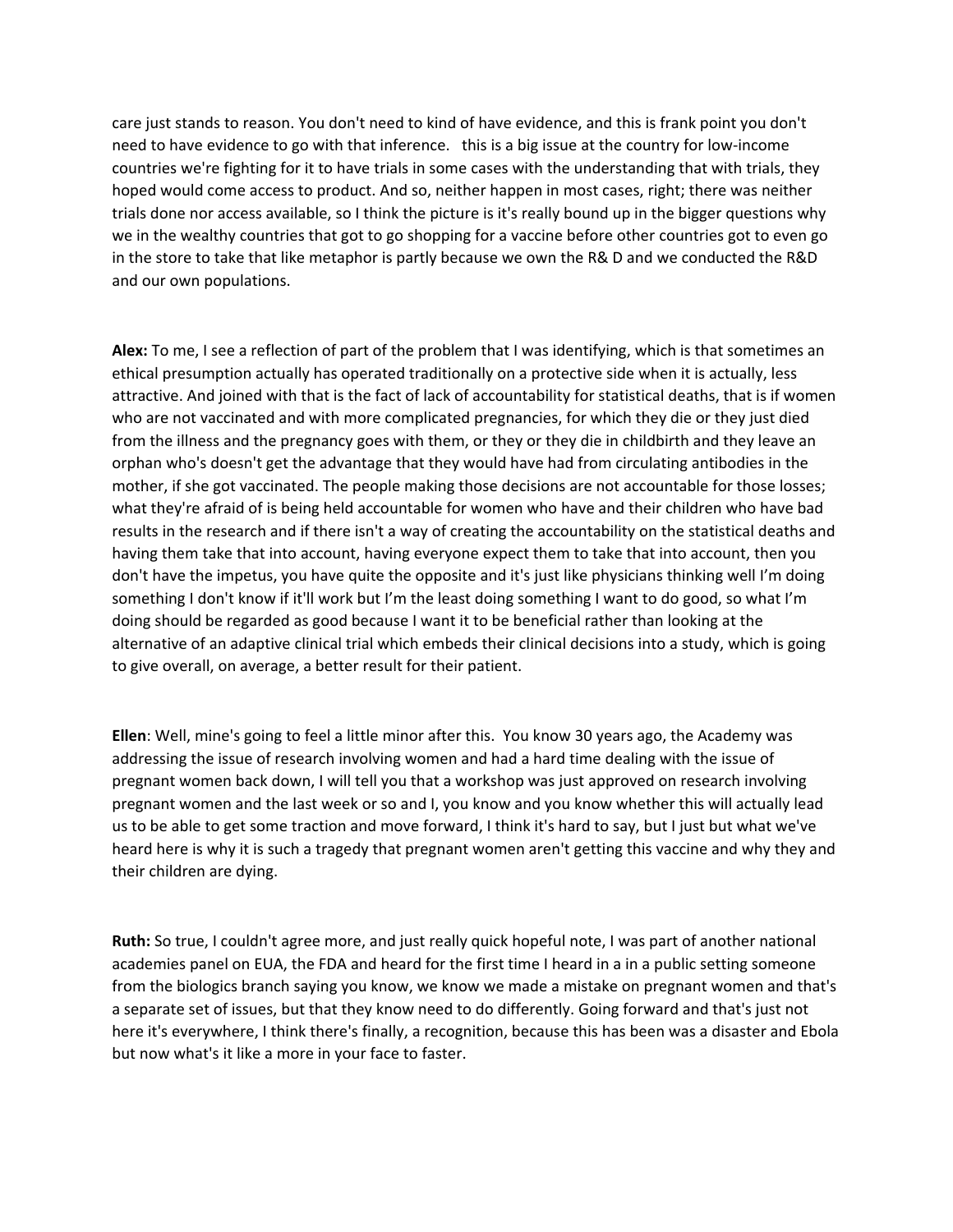**Frank:** The good answer is everyone now agrees and all the professional organizations are on board a strong recommendation to pregnant women to take the vaccine, finally, everyone is on board so there's hope here. Jeremy, any comments insights please you've been on the front line to any thoughts, you have.

**Jeremy Sugarman:** And I thought, these were three really great presentations that are sort of on that, on the cutting edge of some of the things we've been thinking about in the pandemic and I would love to for each of the speakers, think about what we need to do next, in terms of policy and conceptual work to reimagine what we do in sort of daily bioethics and human rights issues. What's a pandemic taught us about you know to force some rethinking in different ways, and I think each of you have touched on that briefly, but I think we may benefit from making that explicit in a way.

**Frank:** Renee what you want to take the first step is that.

**Renee**: I think one of the things that we really have to look at and I'm hoping that my talk talks about is that community engagement. Yes, there's a focus too much on autonomy, but there isn't much of a focus, at least in clinical practical ethics, on social justice and the voice of the Community. And I think this taught us, if anything, that bioethics needs to do in policy is to be more much more community‐ based. Even as I share all of our talks about talking about pregnant women, getting the vaccination, and certainly support all of the work that Frank and everyone has done that, I look at my communities that I'm in that have less access and wonder how we make that occur if we don't get their voice, if we don't get into their churches, if we don't dispel the myths, and if we don't stop thinking about that every time a community doesn't accept something it's because they don't trust us or it's about to Tuskegee and Willowbrook.

So, I'm hoping that, as we move forward, we go back into the community share some of the evidence and the data points that we talked about and get their honest reflection of what could have been.

**Frank:** Renee, excellent; Alex what would you like to add?

**Alex**: Well, I first say I entirely agree with Renee's emphasis I would say it's three things and they're interconnected. The first is, I think we learned, particularly when it came to issues of hesitancy around Public Health interventions, resistance to that, as well as vaccines, but also in understanding what was going on with clinical decision‐making in those hospitals that had reached a breaking point and were making hard decisions. The importance of having the honest and frank conversations with patients. It isn't just the physician's problem it's our systems problem, we don't support that work, we don't create enough people who can do it, which is obviously not just physicians but nurses, nurse practitioners, and other people who were doing primary healthcare. With that communication, and I don't mean just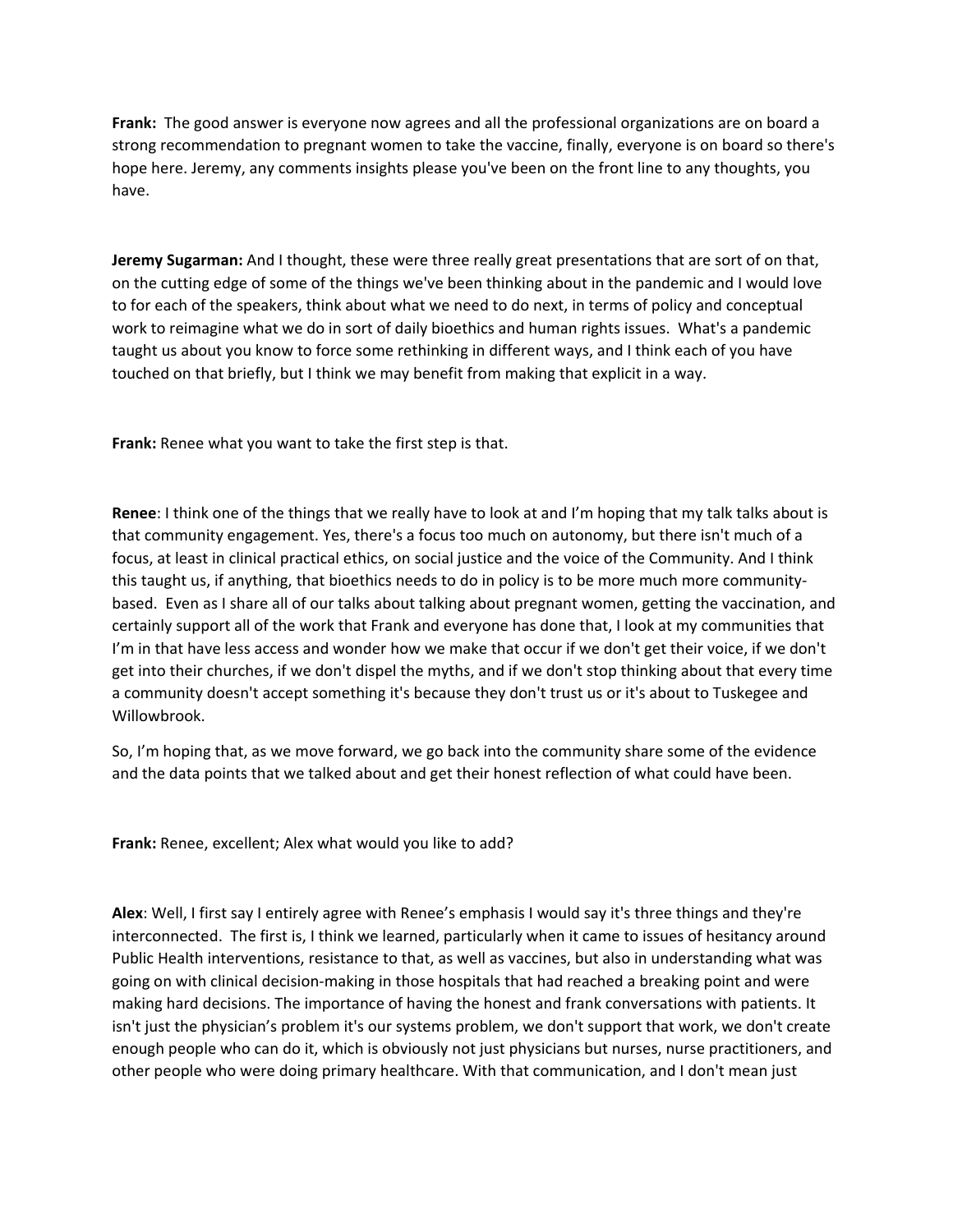telling, but communicating, listening back and forth, concerns that people have can be address confusion.

As Ruth mentioned what is it the EUA mean; does that mean they applied a low standard, they just let anything happen or what does it actually mean, why is it different than a full license and so forth. All of those things are very important in physicians in where they exist are a major source of information.

To go to Renee's, point a second thing I would say is that there is a concern about the lack of healthcare coverage for so many people‐ that's rural populations, as our rural health systems fall apart and hospitals close, and obviously people in our inner cities where there is a low level of number of physicians per patient, many of those physicians are highly trusted, but they're also spread very thin. That's another thing that we obviously learn from this that is so important.

And finally, I think we need to make sure that frontline clinicians get information in the sources they read, not academic journals, but in the sources, they read that will help them and, of course, help all our medical students and future medical students right now to be fully conversant with the basic ideas of public health and how to talk about them, because it is a different mindset. And, and the whole notion that the Academy had all these reports on crisis standards of care, the average system wasn't ready, but certainly the average clinician had never really heard about this, was unfamiliar with it, and of course, I would hope that they would also get better information about how to evaluate things like these adaptive trials that would embed their clinical decisions and within that, they would find that the thing that they might want to try is actually being tested in a way which is quickly responsive, not waiting months and months and months for something. And that means we have to support those adaptive platforms and have them up and operating on contemporary problems, ready to be used for the pandemic or other healthcare crisis problem when we need them. Those are my lessons.

**Frank**: Alex, excellent. Ruth your turn.

**Ruth**: So, thank you, Jeremy that's like an easy question and I've been thinking a lot about it and none of these will be a surprise for people who know me well, first, I think that. We have had conversations in bioethics for a really long time about the fact that we have to spend more time thinking about justice and justice considerations and, of course, so much has happened in the past 21 months to make that clear. I think if we if we needed to punctuate that point, we have as the world experienced it, so I would say, the first thing is that we have to add bioethics going forward just make the recognition in reality of structural injustice, not just the sort of backdrop, yes, we know that it's there and it's terrible and then go work on a very small point.

Whatever issue it is that we are working on, we have to be thinking about it and embedded in the implications of the background structural injustices, national or global, that that issue is playing itself out on, and also the implications of whatever work we do for mitigating or exacerbating these pre‐existing structural injustices. So, for me that's like a huge one. And, a second is another sort of thing we said, for a long time in in our field that I think again got punctuated and Alex and Renee's talks underscore this is whatever silos between the people who are interested in the ethics of science and the people who are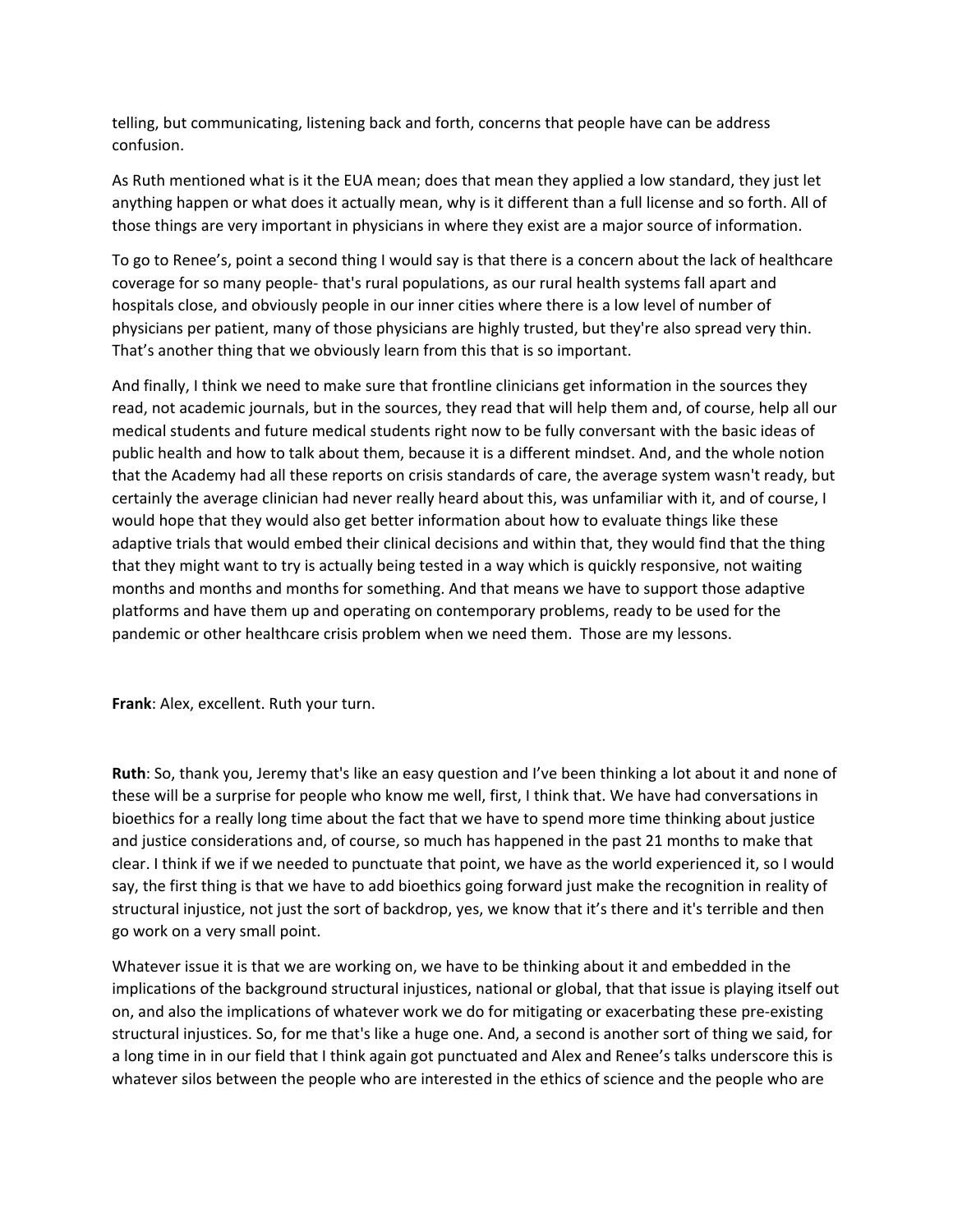interested in R&D and the people who are interested in clinical ethics and the people who are interested in public health policy.

It does not work to separate these, at least in the context of responding to and planning for epidemic pandemic it just doesn't work. There the implications of one for the other, you can use the pregnant women example you could use a gazillion examples you can to show that decisions that are made, what you know, in the context is what makes sense in clinical practice what makes sense in the context of

R&D have profound implications, one for the other and they both have profound implications for public health policy and how people actually behave in the real world, so the need to step back and attack these problems from the broadest possible perspective. I am really tired of conversations about controlled trials, for example, without understanding sort of the wider context in which vaccine R&D occurs and the implications of that for clinical practice and for public health policy, so can take our fine points, and we need to push them back into this wider integrated perspective. And then, finally, I would say that in line, Renee, with what you were sort of extolling us to consider community engagement, it breaks my heart to say this, but I don't think I really understand right. For all the efforts that I've been engaged in trying to do a better job of transparency and accountability and community engagement what that actually means and how to make it happen. Certainly not, in the midst of a pandemic, but also, even in prospect for pandemic planning and preparedness and mindful, for example, of what the National Academy's wonderful committee on vaccine guidance‐ I forgotten it's official title but its report came out like in August and September ‐ fabulous people, many of our colleagues on it and they held hearings and they took testimony and that was really great, and I know they responded to that testimony but who testifies who sends in comments to a national academies' draft report. And what does that mean, so I'm stuck. And I know there's been an awful lot of work, and I would hope that going forward to be an awful lot more work both trying to understand what we mean by engagement; it is in every report, it's in every paper each, it's in everything. And what moral forces it serves and how you actually do it in a way that serves those moral objectives.

**Frank:** Ruth wonderful. We have time for one last comment to Charles.

**Charles Halpern:** I am one of the longest serving Members of the Academy; I was elected to membership many years ago, and I just wanted what Ruth said triggered this thought for me is that the NAM could be doing a lot more about this problem.

We only have less than 25 people in this meeting, which I think is one of extraordinary importance, and I would like each of you 25 to think about ways that we can change that situation. The conversation about a more sophisticated discussion of public health and its ethical dimensions, particularly in the new globalized reality in which the COVID crisis has thrust us.

And, for example, I would encourage each of the members of this discussion to go back and take a look at the process for choosing members in the Academy. You will be shocked how few members there are, who are real public health people, it's startling; I've been working on the climate side in the area where that is the quote global crisis for the public health future, we have fewer than 1% of our members who have specialized expertise in that area-that's impossible. So those of us who are on this call, might think